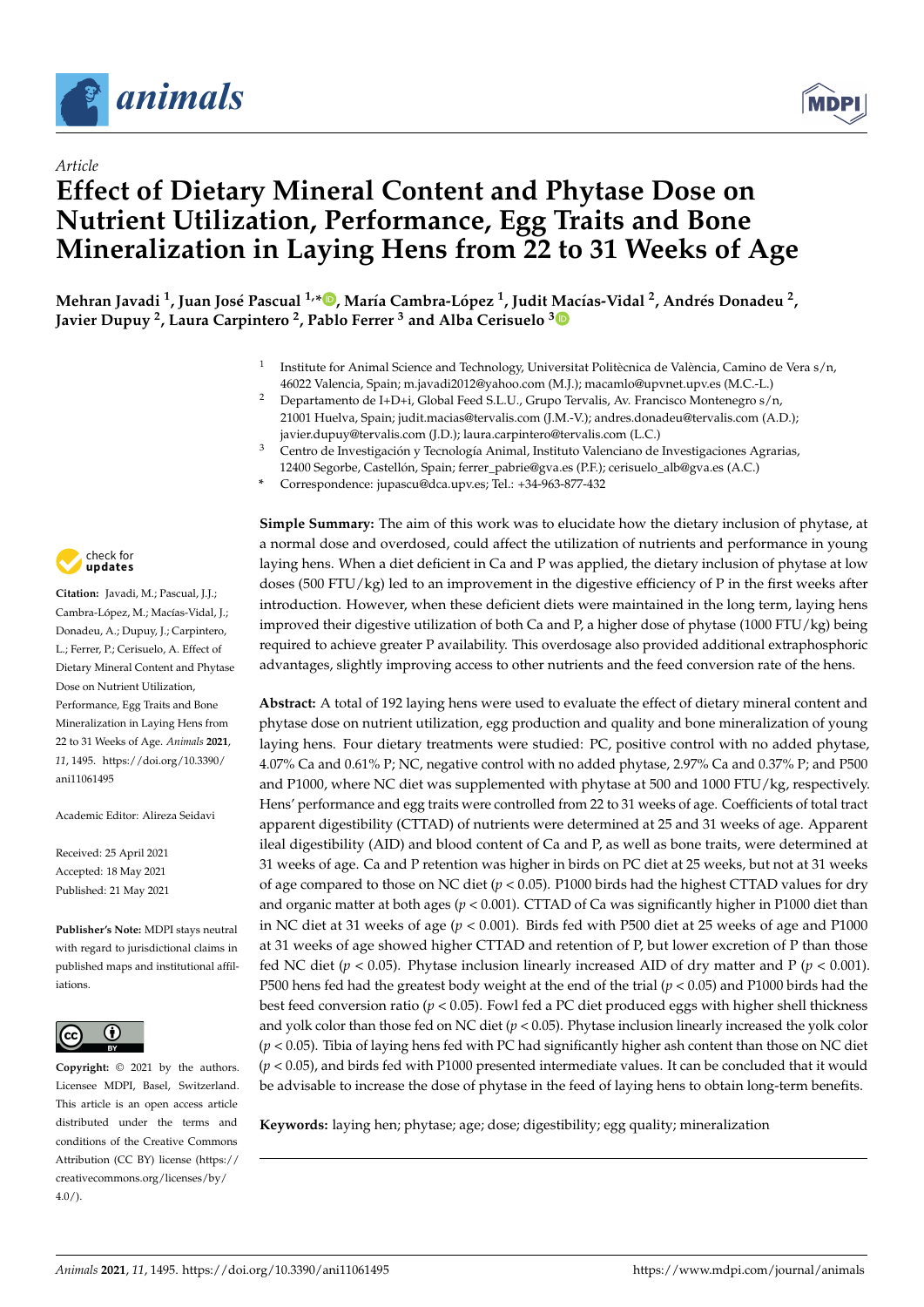#### **1. Introduction**

Phytases have been widely studied by scientists in the field of nutrition, environmental protection and biotechnology. These enzymes can release phosphate from phytate, which is the main form of phosphorus (P) storage in grains frequently used in animal diets. On the other hand, monogastric animals such as birds, pigs and fish lack phytase enzyme in their digestive system, or its activity is very low. Therefore, it is necessary to add mineral P in diets in the form of inorganic phosphate to meet the animals' requirements. However, mineral phosphates are limited, expensive and non-renewable resources, and their use can cause environmental problems [\[1\]](#page-11-0). In addition, phytate is also known as an anti-nutritional agent, as phytate can form insoluble complexes, binding minerals and other nutrients (such as vitamins, proteins and amino acids), reducing their availability and absorption [\[2\]](#page-11-1).

Production of high-quality eggs worldwide has a great impact on the economic dynamism of the egg industry. Laying hens have a metabolism that is highly dependent on the availability of minerals, such as Ca and P, in order to maintain effective egg production without compromising their mineral health status. This is especially important in young laying hens, where a reduction in the dietary level of minerals is promoted to encourage their feed intake [\[3\]](#page-11-2) at peak laying time. Ca and P requirements seem to be affected by the hens' age and production level, e.g., several studies have shown that the quality of eggshells decreases with age [\[4\]](#page-11-3). Additionally, the dietary Ca to P ratio is also relevant at these ages in laying hens [\[4,](#page-11-3)[5\]](#page-11-4). Low rates reduce Ca absorption in the intestine, lead to decrease in shell quality, and could have severe long-term negative effects on Ca metabolism and bone reserves. However, high rates do not provide sufficient P and may cause a decrease of skeletal mineral content in laying birds. In this context, dietary inclusion of exogenous phytases could contribute to reducing mineral supplementation in young laying hens, promoting their feed intake, egg production and bone mineralization [\[6\]](#page-11-5), although some studies have observed no positive effects [\[7\]](#page-11-6).

Dietary exogenous phytase supplementation is widely used to improve dietary P availability in broilers [\[8\]](#page-11-7), as phytase hydrolyzes the phytate present in grains, releasing the phytate-P, with the associated reduction in P excretion. However, the number of studies on the use of exogenous phytases in laying hens is smaller, and some authors affirm that the benefits of supplementing layer diets with phytase are still under discussion [\[5,](#page-11-4)[9\]](#page-11-8). Although some authors have indicated that phytase inclusion in the diet at 250–500 FTU units can improve dietary P absorption  $[10,11]$  $[10,11]$ , there is no consensus on its possible effect on improving dietary energy and protein utilization, and therefore, on laying hens' performance and bone mineralization [\[8\]](#page-11-7). In fact, to improve the utilization of these nutrients, some authors mention that superdosing these exogenous phytases (1000 FTU or more) could eliminate phytates from the diet, contributing to an improvement in the nutritional value of the diet [\[12\]](#page-11-11). Another aspect not frequently considered is the possible appearance of compensatory effects when P-deficient diets are used, as some studies indicate that the length of trials could affect the efficacy of phytases in layers [\[5\]](#page-11-4).

In this context, the present work is focused on elucidating how the inclusion level of phytases in P-deficient diets provided in short and long term could affect the utilization of P, but also the rest of the nutrients, and their possible effect on young laying hens' performance. Therefore, the aim of this study was to evaluate the effect of dietary inclusion level of a 3-phytase at 500 and 1000 FTU/kg on nutrient digestibility and egg production and quality, as well as on bone mineralization in young laying hens from 22 to 31 weeks of age.

#### **2. Materials and Methods**

# *2.1. Animals and Housing*

A total of 288 laying hens (Lohmann Brown) at 16 weeks of age were initially used. Animals came from a commercial breeding farm. The study lasted for 46 days of rearing and 60 days of experimental period. Upon arrival, hens were randomly distributed into 72 cages (4 animals/cage) located in two environmentally controlled rooms (36 cages per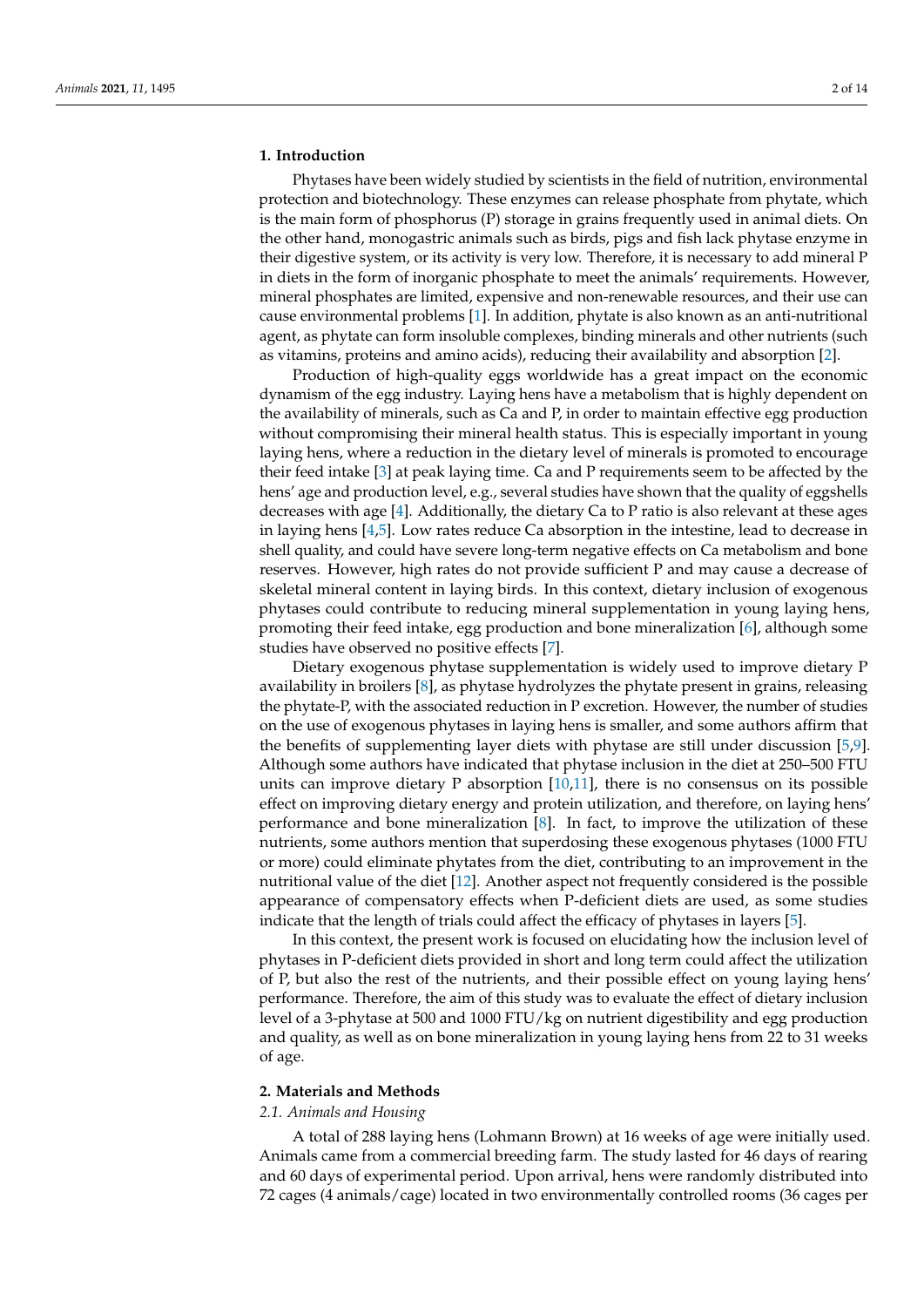room). Cages (60  $\times$  50  $\times$  120 cm) were equipped with a feeder trough, two nipple drinkers and all the environmental enrichment elements according to Directive 1999/74/CE. At week 22 of age (day 1 of the experimental period), 192 hens were weighed and randomly distributed in 4 different treatments, with 12 replicates/treatment (48 animals/treatment). Experimental feeds were provided from week 22 of age until week 31 of age. At week 28 of age, an indigestible marker (titanium dioxide,  $TiO<sub>2</sub>$ ) was added to the experimental diets at 4 g/kg. The marked feeds were provided until the end of the trial (week 31 of age). During the 106 days of study (rearing and experimental period), room temperature was controlled and maintained around 20 ◦C.

# *2.2. Experimental Diets*

During the rearing period, all animals were fed a common commercial breeding feed based on corn, wheat and barley (weeks 16 and 17 of age) and laying feed based on wheat and corn (weeks 18 and 21 of age) until they reached a daily production of 1.07 eggs per hen. At 22 weeks of age, hens were assigned to one of the four dietary treatments: PC, positive control with no added phytase: Ca at 4.07% and P at 0.61%; NC, negative control with no added phytase: Ca at 2.97% and P at 0.37%; and two other diets in which NC diet was supplemented with ePhyt 1000® 3-phytase (Globalfeed) at 500 (P500) and 1000 (P1000) FTU/kg feed, respectively (see enzyme details at Cambra-López et al. [\[13\]](#page-11-12)). All the diets were formulated following the recommendations given for laying hens by FEDNA [\[14\]](#page-11-13), except for Ca and P in the negative control, being isonutritive for the rest of the nutrients (Table [1\)](#page-2-0). Feed and water were provided ad libitum throughout the experiment and diets were fed in mash form.

| <b>Ingredients and Chemical Composition</b> | <b>Positive Control</b> | <b>Negative Control</b> |
|---------------------------------------------|-------------------------|-------------------------|
| Ingredients                                 |                         |                         |
| Corn grain                                  | 592.5                   | 610                     |
| Soybean meal 44% CP                         | 276                     | 276                     |
| Soybean meal oil                            | 25.4                    | 25.4                    |
| DL-Methionine                               | 1.6                     | 1.6                     |
| Calcium carbonate                           | 80.0                    | 75.0                    |
| Dicalcium phosphate                         | 16.0                    | 3.5                     |
| Salt                                        | 3.45                    | 3.45                    |
| Red coloring (canthaxanthin 10%)            | 0.05                    | 0.05                    |
| Vit-min premix $1$                          | 5                       | 5                       |
| Chemical composition                        |                         |                         |
| Dry matter                                  | 899                     | 900                     |
| Ash                                         | 118                     | 111                     |
| Crude protein                               | 170                     | 172                     |
| Ether extract                               | 44.1                    | 44.4                    |
| Gross energy (kcal/kg)                      | 3652                    | 3815                    |
| Apparent metabolizable energy (kcal/kg)     | 2819                    | 2913                    |
| Metabolizable protein                       | 90                      | 87                      |
| Calcium                                     | 40.7                    | 29.7                    |
| Total phosphorus                            | 6.1                     | 3.7                     |
| Phytate phosphorus                          | 1.7                     | 1.7                     |
| Non-phytate phosphorus <sup>2</sup>         | 4.4                     | 2.0                     |

<span id="page-2-0"></span>**Table 1.** Ingredients and chemical composition of the experimental diets (g/kg).

<sup>1</sup> Provides per kilogram of feed: calcium: 200.61 g, E5 manganese (manganese oxide): 13,000 mg, E6 zinc (zinc oxide): 7400 mg, E4 copper (copper sulphate pentahydrate): 800 mg, E2 iodine (potassium iodide): 380 mg, E8 selenium (sodium selenite): 20 mg, E1 iron (carbonate ferrous): 3600 mg, E672 vitamin A: 1,500,000 UI, E671 vitamin D3: 300,000 UI, vitamin K: 300 mg, vitamin B2: 600 mg, vitamin B12: 2000 mg, niacin: 3000 mg, calcium pantothenate: 1400 mg, pantothenic acid: 1288 mg, betaine: 10,830 mg, choline chloride: 25,500 mg, E320 butylhydroxyanisol (BHA): 4 mg, E321 butylhidroxytoluene (BHT): 44 mg, E324 ethoxyquin: 6.40 mg, dry matter: 956.54 g.  $^{2}$ . Calculated as the difference between total phosphorus and phytate phosphorus.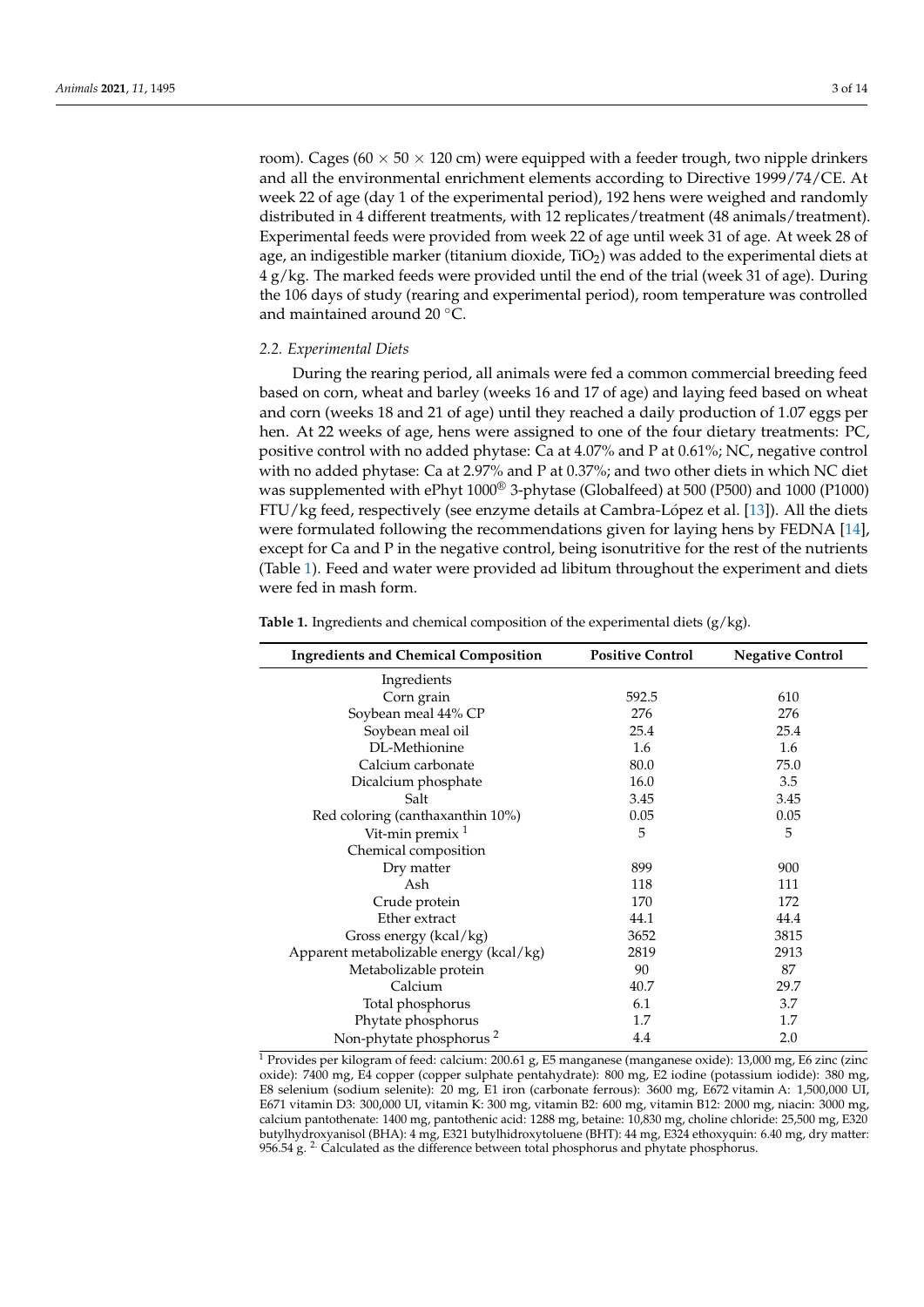#### *2.3. Laying Performance and Egg Quality*

Body weight (BW) was recorded per cage on arrival (16 weeks of age), at the start of the administration of experimental feeds (22 weeks of age) and at weeks 25 and 31 of age of the experimental period. Feed consumption was recorded at each weighing control to calculate average daily feed intake (DFI). Health status of the animals was checked daily and necropsies were performed from all dead animals. The number of eggs laid and their weight were daily monitored. Average laying index (egg/hen and day), egg weight (g) and egg mass (laying index x egg weight; g/day) were determined weekly. Average daily feed intake (DFI;  $g$ /day) and feed conversion ratio (FCR; g feed/g egg) were also calculated globally. Furthermore, the number of eggs with shell quality problems (soft shelled eggs, shell-less eggs) was registered daily. On days 52, 53 and 59 of the experimental period, all the eggs laid in the last 24 h (approximately 150 eggs/treatment) were collected for egg quality measurements. The sampled eggs were individually weighed and broken on a flat surface. Subsequently, the height of the inner thick albumen (Haugh units) was measured with an electronic albumen height gauge. The Haugh units were calculated  $100 \times log_{10}$  $(H + 7.57 - 1.7W^{0.37})$ , where H is the height of the albumen and W is the weight of the egg, according to Haugh [\[15\]](#page-11-14). The shells were broken in three parts and shell thickness was a mean value of measurements at these three locations taken by using a dial pipe gauge (3001 digital Baxlo, Instrumentos de Medida y Precisión S.L., Barcelona, Spain). Additionally, yolk color was determined by the Roche yolk color fan (Hoffmann-La Roche Ltd., Basel, Switzerland; color scale from 15, dark orange, to 1, light pale).

#### *2.4. Fecal and Ileal Digestibility*

At weeks 25 and 31 of age, a nutrient retention balance was performed. Total excreta output and feed intake were measured quantitatively per cage (12 cages/treatment) for two days. During each of these 2-day collection periods, excreta were collected every 24 h, weighed and stored at 4 °C. At the end of the collection period, excreta were pooled per cage and homogenized. Representative samples were then taken and stored at −20 ◦C until analysis. Feed samples were dried at  $105\degree C$  for 24 h and then ground up. Excreta samples were dried at 80  $\degree$ C for 48 h and then ground. Dry matter (DM), ash, crude protein (CP), gross energy (GE), Ca and P were determined in feeds and excreta samples. Ether extract (EE) and phytate-P and  $TiO<sub>2</sub>$  were also determined in feeds.

The coefficients of total tract apparent digestibility (CTTAD) for DM, organic matter (OM), GE, CP, Ca and P were calculated using the following equation:

$$
CTTAD (%) = \frac{\left[\left(\text{Feed intake} \times \text{Nutrient}_{\text{feed}}\right) - \left(\text{Exercise 1} \text{ output } \times \text{Nutrient}_{\text{excreta}}\right)\right]}{\left(\text{Feed intake} \times \text{Nutrient}_{\text{feed}}\right)} \times 100
$$

At the end of the trial (31 weeks of age), all birds were euthanized by stunning and exsanguination to obtain the ileal content. The ileum was removed by cutting the portion of the small intestine from Meckel's diverticulum to about 5 mm proximal to the ileocecal junction [\[11](#page-11-10)[,16\]](#page-11-15). A 4 mL syringe full of room temperature distilled water was inserted at one end of the ileum and the digesta were carefully flushed out of the gut into a 10 cm diameter Petri dish [\[17,](#page-12-0)[18\]](#page-12-1). The digesta from all birds in a cage were pooled and stored at  $-80$  °C until laboratory analysis. Ileal content was lyophilized and analyzed for DM, TiO<sub>2</sub>, Ca and P.

The apparent ileal digestibility (AID) of Ca and total P was calculated by the relation:

$$
AID\ (\%) = \left[1 - \left(\frac{TiO_{2 \text{ feed}} \times \text{Mineral}_{\text{digesta}}}{TiO_{2 \text{ digesta}} \times \text{Mineral}_{\text{feed}}}\right)\right] \times 100
$$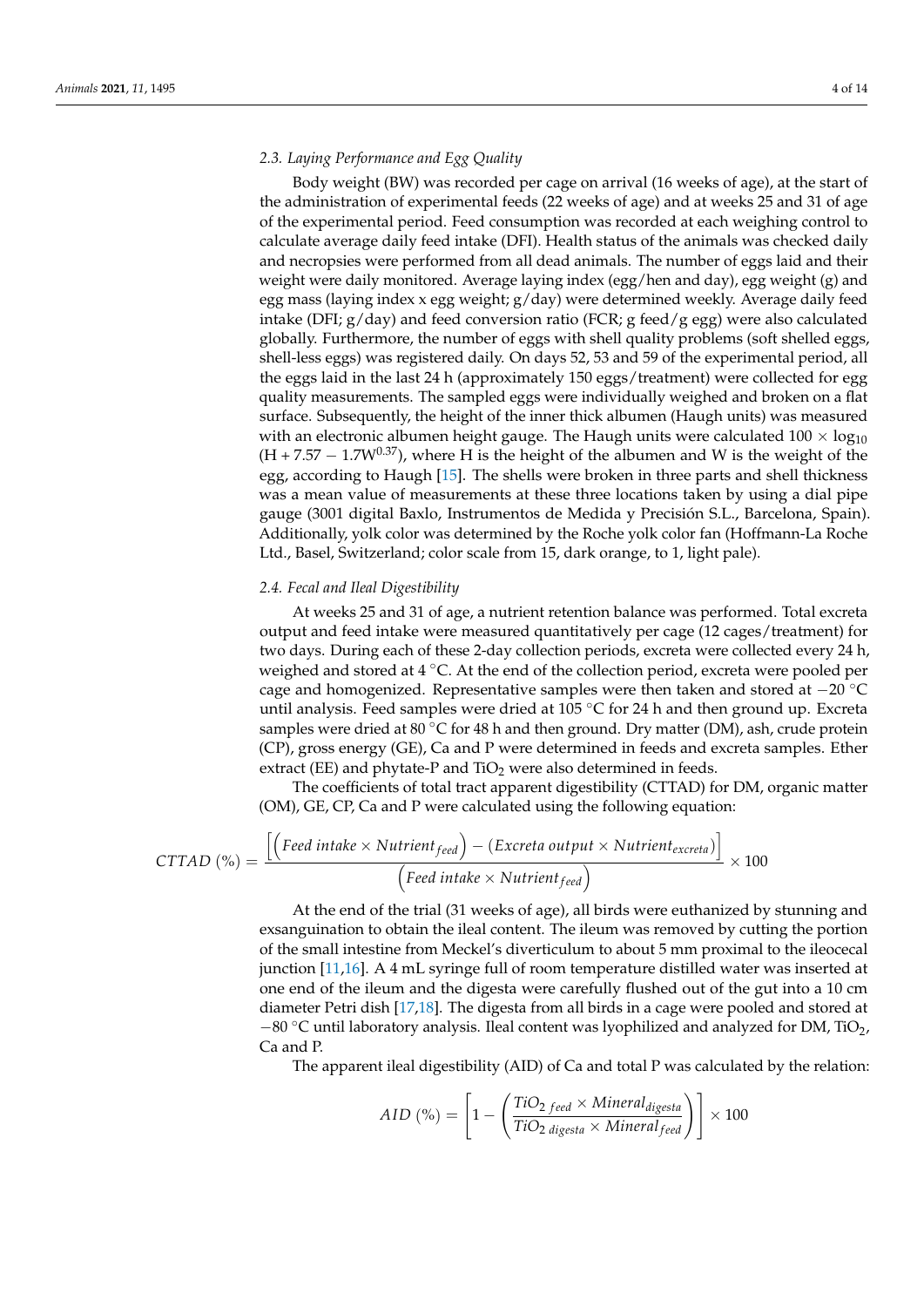#### *2.5. Bone Mineralization and Blood Analysis*

From the animals slaughtered at the end of the trial, one bird per cage (12 animals per treatment) was randomly selected to evaluate bone mineralization. The left tibia from this animal was obtained and frozen, after removing all the soft tissues, at −20 ◦C until analysis. Tibias were boiled to remove the remaining soft tissues, cleaned and dried at 110 ◦C for 12 h. Then, tibias were degreased in an ether solution for 48 h. Once cleaned and degreased, tibias were dried again at 110  $\degree$ C for 12 h, weighed and then ash, Ca and P content was determined.

Blood samples from each animal were also collected at 31 weeks of age, into two 4 mL vacutainer tubes with serum clot activator, refrigerated and transported to the laboratory to determine Ca and P content.

#### *2.6. Analytical Methods*

DM (934.01), ash (942.05), EE (920.39) with acid hydrolysis prior to ether extraction and CP (990.03) were analyzed according to AOAC methods [\[19\]](#page-12-2). GE was determined using an adiabatic bomb calorimeter (Gallenkamp Autobomb, Loughborough, UK). Mineral (Ca and P) content was analyzed by inductively coupled plasma atomic emission spectrometry (ICP-OES) (model Varian 720-ES, Varian Inc., Palo Alto, CA, USA), as described in Cambra-López et al. [\[19\]](#page-12-2). Phytate-P was analyzed by spectrophotometry according to the method described by Haug and Lantzch  $[20]$ . TiO<sub>2</sub> concentration was analyzed in feeds and ileal content according to the methodology proposed by Short et al. [\[21\]](#page-12-4).

#### *2.7. Statistical Analyses*

Data were analyzed using SAS System Software (version 9.1, SAS Institute Inc., Cary, NC, USA). The experimental unit was the cage for ADFI, FCR, body weight, egg production and nutrient balance traits; the egg for the egg quality traits; and the hen for the mineral content in tibia and blood.

Data on hen performance and egg production traits were analyzed in a repeated measures design taking into account the variation between animals and covariation within them. Covariance structures were objectively compared using the strictest criteria (Bayesian information criterion; [\[22\]](#page-12-5)). The model included the treatment (PC, NC, P500 and P1000), the age (25 and 31 weeks of age) and their interactions as fixed effects. Random terms in the model included a permanent effect of each animal (p) and the error term (e), both assumed to have an average of zero, and variance  $\sigma_{\rm p}^2$  and  $\sigma_{\rm e}^2$ . Data on CTTAD, AID, egg quality, bone and blood traits were analyzed according to the general lineal model (GLM) in a completely randomized design with a model accounting for the fixed effect of the treatment (PC, NC, P500 and P1000), the age (25 and 31 weeks of age) and their interactions. Additionally, polynomial orthogonal contrasts were applied to test linear (L) effects among treatments NC, P500 and P1000. Results were presented as least square means with their standard error of the means (SEM). Statistical significance level was set at 5% (0.05).

## **3. Results**

Table [2](#page-5-0) shows the effect of dietary phytase inclusion on nutrient CTTAD, as well as on mineral retention and excretion for the laying hens' diets at 25 and 31 weeks of age. There was a clear effect of diet (mineral level and phytase) on all these parameters, as well as a significant diet x age interaction for CP, GE and P CTTAD; Ca and P retention; and P excretion. In general, the CTTAD of main nutrients was significantly higher at 31 than 25 weeks of age (*p* < 0.001). Among diets, animals fed with the PC diet showed higher CTTAD of OM, CP and GE, as well as Ca retention and Ca and P excretion, but lower CTTAD of Ca and P, compared to those fed on NC diet ( $p < 0.05$ ). Phosphorus retention was higher in animals on the PC diet at 25 weeks of age, but not at 31 weeks of age (diet x age;  $p < 0.05$ ).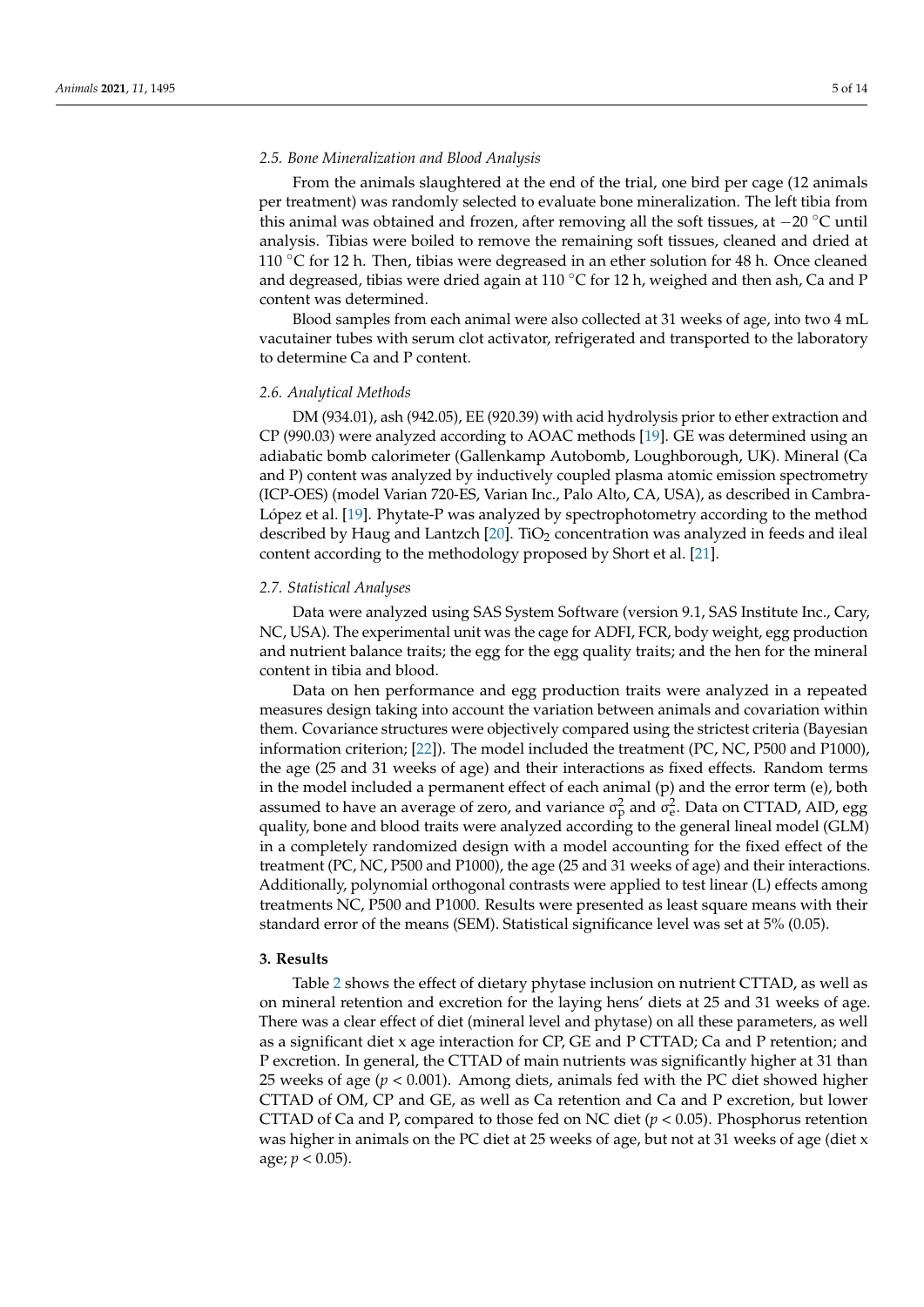|                   |                      |                   |                      |                      | Ca                |                      |                    | P                 |                      |                     |  |
|-------------------|----------------------|-------------------|----------------------|----------------------|-------------------|----------------------|--------------------|-------------------|----------------------|---------------------|--|
|                   | <b>DM</b>            | <b>OM</b>         | CP                   | <b>GE</b>            | <b>CTTAD</b>      | Ca Ret               | Ca Exc             | <b>CTTAD</b>      | P Ret                | P Exc               |  |
| 25 weeks of age   |                      |                   |                      |                      |                   |                      |                    |                   |                      |                     |  |
| PC                | 71.3 <sup>b</sup>    | 74.9 <sup>a</sup> | $50.4^{b}$           | 76.8 <sup>a</sup>    | 57.3 $^{\rm b}$   | 2.54 <sup>a</sup>    | 42.7 <sup>a</sup>  | 20.8 <sup>b</sup> | $0.134$ <sup>a</sup> | 79.2 <sup>a</sup>   |  |
| NC.               | 71.8 <sup>b</sup>    | $73.4^{b}$        | 46.0 <sup>c</sup>    | 75.9 <sup>b</sup>    | 63.6 <sup>a</sup> | 2.05 <sup>b</sup>    | $36.4^{b}$         | 24.2 <sup>b</sup> | 0.089 <sup>b</sup>   | 75.8 <sup>a</sup>   |  |
| P <sub>500</sub>  | $72.3$ <sup>ab</sup> | 74.7 <sup>a</sup> | 51.9 <sup>ab</sup>   | $76.7$ <sup>ab</sup> | $63.5^{\text{a}}$ | 2.44 <sup>a</sup>    | $36.5^{b}$         | 30.1 <sup>a</sup> | 0.128 <sup>a</sup>   | 69.9 <sup>b</sup>   |  |
| P <sub>1000</sub> | 72.8 <sup>a</sup>    | 75.1 <sup>a</sup> | 53.0 $a$             | $76.7$ <sup>ab</sup> | 65.2 <sup>a</sup> | 2.05 <sup>b</sup>    | 34.8 <sup>b</sup>  | 24.9 <sup>b</sup> | 0.101 <sup>b</sup>   | 75.1 <sup>a</sup>   |  |
| <b>SEM</b>        | 0.36                 | 0.331             | 0.761                | 0.341                | 1.52              | 0.082                | 1.52               | 1.65              | 0.011                | 1.65                |  |
| 31 weeks of age   |                      |                   |                      |                      |                   |                      |                    |                   |                      |                     |  |
| PC                | 71.8 <sup>b</sup>    | 75.9 <sup>a</sup> | 55.2 <sup>a</sup>    | 77.6 <sup>a</sup>    | 58.3 c            | 2.68 <sup>a</sup>    | 41.7 <sup>a</sup>  | 10.1 <sup>c</sup> | $0.058$ c            | 90.9 <sup>a</sup>   |  |
| NC                | 72.7 <sup>b</sup>    | 74.6 <sup>b</sup> | 55.0 <sup>a</sup>    | $76.8$ <sup>ab</sup> | 67.3 <sup>b</sup> | $2.62$ <sup>ab</sup> | 32.7 <sup>bc</sup> | 31.7 <sup>b</sup> | 0.129 <sup>b</sup>   | 68.3 <sup>b</sup>   |  |
| P <sub>500</sub>  | $72.2^{\mathrm{b}}$  | 74.6 <sup>b</sup> | $54.1$ <sup>ab</sup> | 75.3 c               | 64.6 <sup>b</sup> | $2.50$ <sup>ab</sup> | 35.4 <sup>b</sup>  | 29.9 <sup>b</sup> | 0.120 <sup>b</sup>   | 70.1 <sup>b</sup>   |  |
| P <sub>1000</sub> | 73.9 <sup>a</sup>    | 76.2 <sup>a</sup> | $52.2^{\mathrm{b}}$  | $76.5^{b}$           | 70.6 <sup>a</sup> | 2.47 <sup>b</sup>    | 29.4 c             | 38.9 <sup>a</sup> | $0.179$ <sup>a</sup> | $61.1$ <sup>c</sup> |  |
| <b>SEM</b>        | 0.445                | 0.348             | 0.994                | 0.389                | 1.66              | 0.086                | 1.66               | 2.15              | 0.011                | 2.19                |  |
| $p$ -value        |                      |                   |                      |                      |                   |                      |                    |                   |                      |                     |  |
| Diet              | < 0.001              | < 0.001           | 0.02                 | 0.002                | < 0.001           | < 0.001              | < 0.001            | < 0.001           | < 0.001              | < 0.001             |  |
| Age               | 0.014                | < 0.001           | < 0.001              | 0.856                | 0.008             | < 0.001              | 0.008              | 0.052             | 0.208                | 0.077               |  |
| Diet x Age        | 0.344                | 0.117             | < 0.001              | 0.002                | 0.366             | 0.006                | 0.366              | < 0.001           | < 0.001              | < 0.001             |  |

<span id="page-5-0"></span>**Table 2.** Effect of mineral level (diet) and phytase inclusion on nutrient coefficient of total tract apparent digestibility (CTTAD, %), retention (ret;  $g/d$  animal) and excretion (exc; %) of diets in laying hens at 25 and 31 weeks of age.

a,b,c Means within a column and age not sharing superscripts differ at  $p < 0.05$ . Treatments: PC, positive control; NC, negative control; P500, negative control with phytase at 500 FTU/kg feed and P1000, negative control with phytase at 1000 FTU/kg feed. SEM: standard error of the mean. DM: dry matter; OM: organic matter; CP: crude protein; GE: gross energy; Ca ret: Ca retained; Ca exc: Ca excreted; P ret: P retained; P exc: P excreted.

> Regarding the effect of phytase on nutrient digestibility, inclusion of the 3-phytase diet increased CTTAD of DM and OM at 25 and 31 weeks of age. Animals fed with P1000 had the highest CTTAD values for DM and OM at both ages (+1.0 and +1.7 percentage points compared to NC, respectively;  $p < 0.001$ ). The effect of phytase inclusion on CTTAD of CP and GE was different depending on the age (*p* < 0.01). The CTTAD of CP in P1000 diet was higher at 25 weeks of age (*p* = 0.02) but lower at 31 weeks of age than in NC diet (*p* < 0.002). Regarding CTTAD of GE, it was significantly lower in P500 than in NC diet at 31 weeks of age ( $p < 0.05$ ). As for mineral utilization, the CTTAD of Ca was significantly higher in P1000 diet than in NC diet at 31 weeks of age (*p* < 0.001). Finally, dietary phytase inclusion improved CTTAD, retention and excretion of P at both ages, although at different levels of inclusion depending on the age (diet x age; *p* < 0.05). Animals fed with P500 diet at 25 weeks of age and P1000 at 31 weeks of age showed higher CTTAD (*p* < 0.05) and retention of P ( $p < 0.05$ ), but lower excretion of P ( $p < 0.05$ ) than those fed with NC diet.

> Apparent ileal digestibility (AID) of Ca and P in 31-week-old layers, as well as their concentration in blood, is presented in Table [3.](#page-6-0) In general, values for AID of DM, Ca and P were lower than those of CTTAD presented in Table [2.](#page-5-0) Animals fed with PC diet showed lower Ca ileal digestibility and higher Ca and P concentration in blood than those on NC diet (*p* < 0.05). Dietary inclusion of the 3-phytase did not affect Ca ileal digestibility or blood concentration of Ca and P at 31 weeks of age. However, AID of both DM and P with P1000 diet was significantly higher than with NC diet (*p* < 0.001).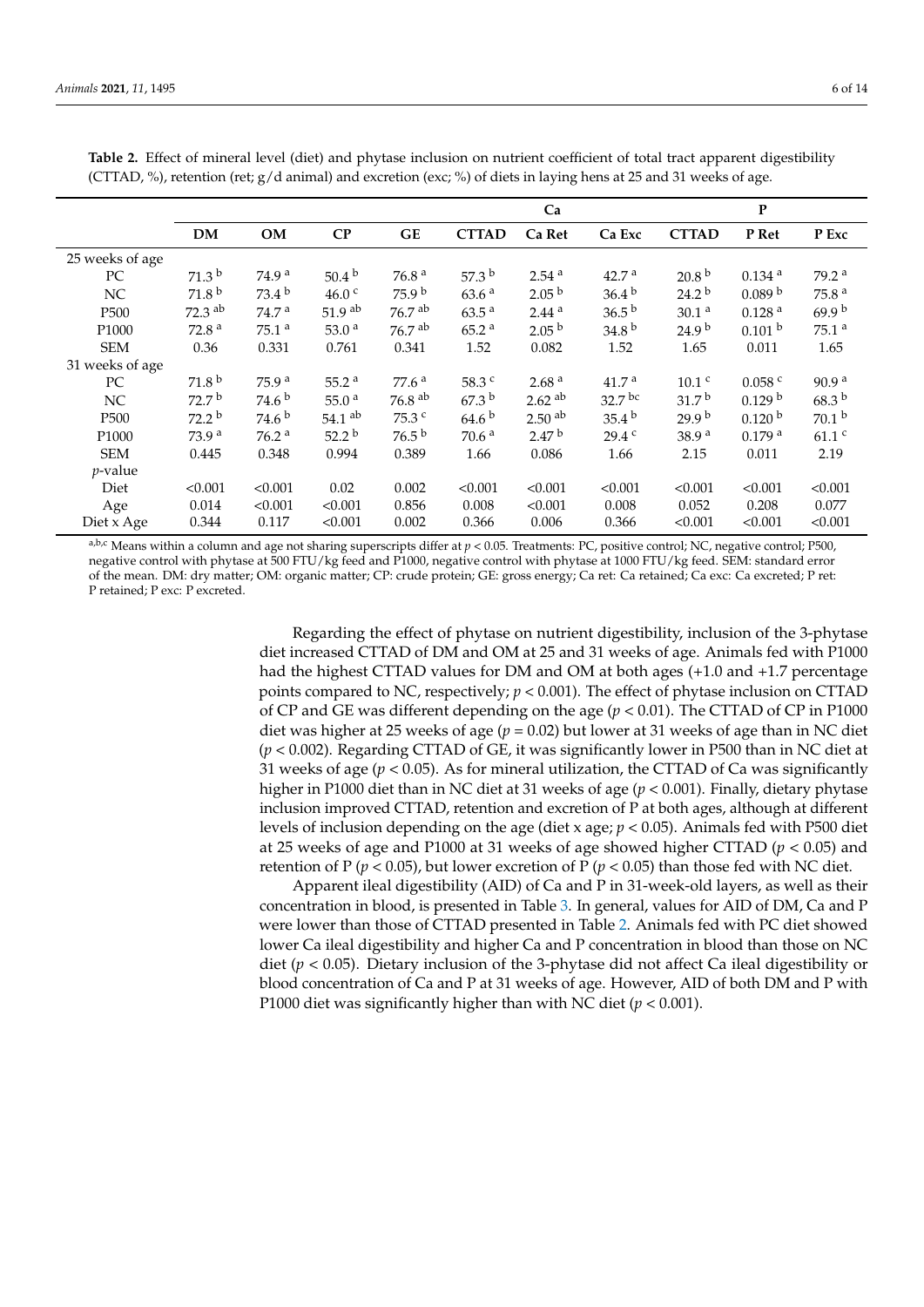| <b>Traits</b>              | PС                   | NC.                | <b>P500</b>        | P <sub>1000</sub>  | <b>SEM</b> | <i>v</i> -Value |
|----------------------------|----------------------|--------------------|--------------------|--------------------|------------|-----------------|
| AID, $%$                   |                      |                    |                    |                    |            |                 |
| Dry matter $1,2$           | $68.24^{b}$          | 68.82 <sup>b</sup> | 66.58 <sup>b</sup> | 76.50 <sup>a</sup> | 1.37       | < 0.001         |
| Ca                         | 42.70 $^{\circ}$     | 59.89 ab           | 53.14 bc           | 65.60 <sup>a</sup> | 4.27       | 0.003           |
| P <sup>1</sup>             | 19.89 <sup>b</sup>   | 22.91 <sup>b</sup> | 29.67 <sup>b</sup> | 52.96 $a$          | 3.52       | < 0.001         |
| Blood concentration, mg/dL |                      |                    |                    |                    |            |                 |
| Ca                         | $30.47$ <sup>a</sup> | $28.35^{b}$        | 28.01 <sup>b</sup> | 27.87 <sup>b</sup> | 0.721      | 0.043           |
| P                          | 7.35 <sup>a</sup>    | 5.38 $^{\rm b}$    | 5.56 $^{\rm b}$    | 5.98 $^{\rm b}$    | 0.368      | 0.002           |

<span id="page-6-0"></span>**Table 3.** Apparent ileal digestibility (AID) and blood concentration of calcium (Ca) and phosphorus (D) of laxing home at 21 years of age (P) of laying hens at 31 weeks of age.

 $a,b,c$  Means with different superscripts differ ( $p < 0.05$ ). Treatments: PC, positive control; NC, negative control; P500, negative control with 500 FTU/kg of phytase and P1000, negative control with 1000 FTU/kg of phytase. SEM: standard error of the mean.  $1$  Linear effect of the phytase inclusion.  $2$  Quadratic effect of the phytase inclusion ( $p < 0.05$ ).

Table 4 presents the effect of dietary treatments on hens' performance and egg pro-Table 4 [pr](#page-7-0)esents the effect of dietary treatments on hens*'* performance and egg production traits from 22 to 31 weeks of age. Figure 1 shows that weekly egg mass evolution duction traits from 22 to 31 weeks of age. Figure 1 [sh](#page-6-1)ows that weekly egg mass evolution throughout the study was not affected at any time by the different dietary treatments. throughout the study was not affected at any time by the different dietary treatments. Although hens' performance was not significantly affected by mineral level of the diet, Although hens' performance was not significantly affected by mineral level of the diet, animals fed with PC diet produced eggs with a higher shell thickness and yolk color than animals fed with PC diet produced eggs with a higher shell thickness and yolk color than those on NC diet (*p* < 0.05). Regarding the effect of phytase inclusion, hens fed with P500 those on NC diet (*p* < 0.05). Regarding the effect of phytase inclusion, hens fed with P500 diets had the greatest body weight at the end of the trial ( $p < 0.05$ ) and those on P1000 diets had the best FCR (*p* < 0.05). Hens fed with P1000 diets also had the lowest shell thickness had the best FCR (*p* < 0.05). Hens fed with P1000 diets also had the lowest shell thickness values (*p* < 0.05). Dietary inclusion of phytase linearly increased the yolk color (*p* < 0.05), values (*p* < 0.05). Dietary inclusion of phytase linearly increased the yolk color (*p* < 0.05), allowing us to achieve the values reached with the PC diet. allowing us to achieve the values reached with the PC diet.

<span id="page-6-1"></span>

F500, NC with 500 FTU/kg of phytase and P1000, NC with 1000 FTU/kg of phytase. *p*-value of  $\frac{1}{200}$   $\frac{1}{200}$   $\frac{1}{200}$   $\frac{1}{200}$   $\frac{1}{200}$   $\frac{1}{200}$   $\frac{1}{200}$   $\frac{1}{200}$   $\frac{1}{200}$   $\frac{1}{200}$   $\frac{1}{200}$   $\frac{1}{200}$ treatment =  $0.614$ , *p*-value of week <  $0.001$ , *p*-value of treatment × week =  $0.724$ . Bars represent standard errors. standard errors.**Figure 1.** Egg mass evolution over the trial. Treatments: PC, positive control; NC, negative control;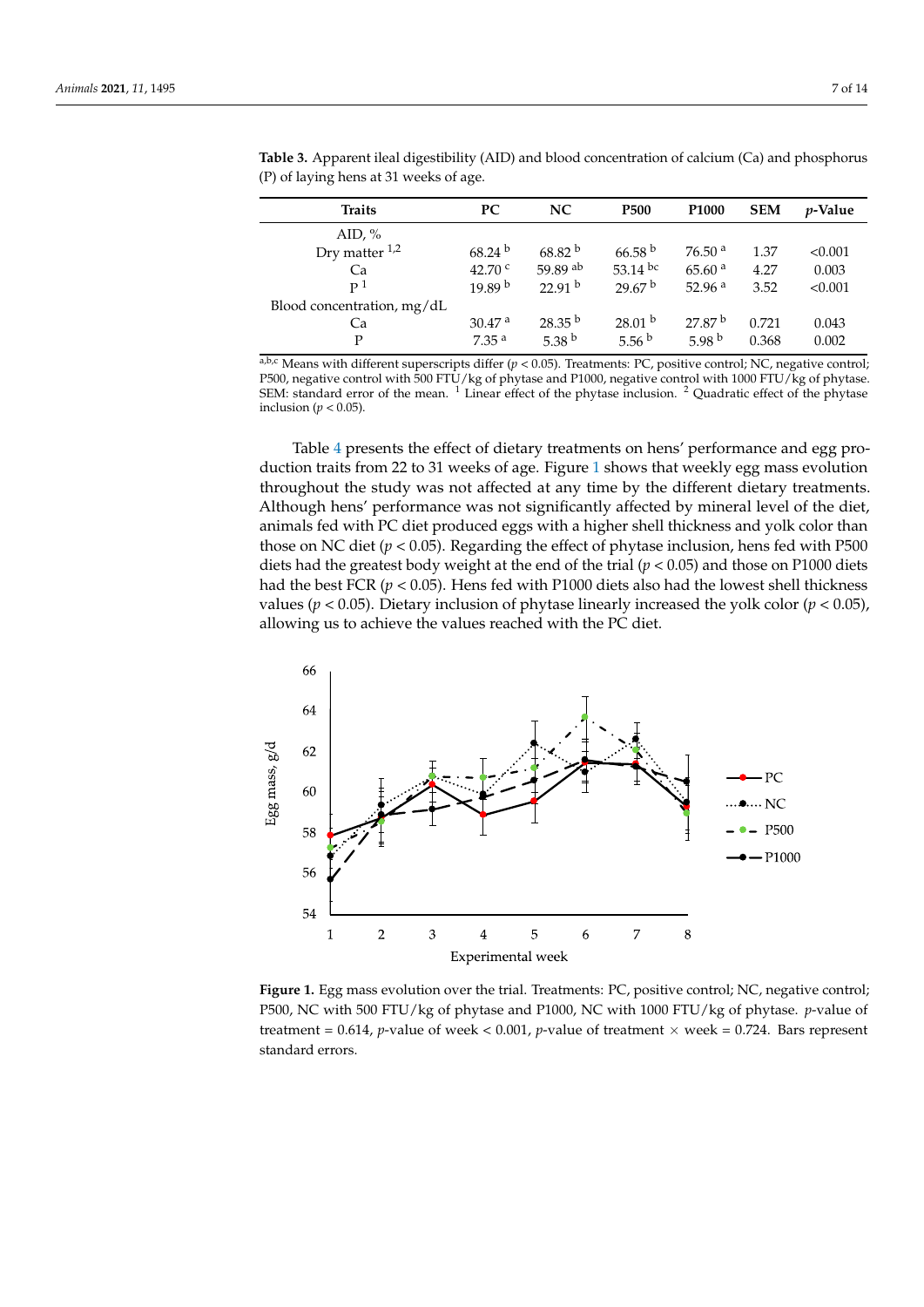| <b>Traits</b>                  | <b>PC</b>            | NC.                   | P <sub>500</sub>      | P <sub>1000</sub>  | <b>SEM</b> | <i>p</i> -Value |
|--------------------------------|----------------------|-----------------------|-----------------------|--------------------|------------|-----------------|
| Initial body weight, g         | 1749                 | 1779                  | 1753                  | 1747               | 0.024      | 0.759           |
| Final body weight, g           | $1872$ <sup>ab</sup> | 1851 <sup>b</sup>     | 1901a                 | 1840 <sup>b</sup>  | 0.017      | 0.074           |
| ADFI, g/day                    | 109.2                | 108                   | 110.5                 | 105.2              | 1.77       | 0.176           |
| FCR, g feed/g egg              | 1.849 <sup>a</sup>   | $1.799$ <sup>ab</sup> | $1.830$ <sup>ab</sup> | 1.758 <sup>b</sup> | 0.031      | 0.187           |
| Average laying index           | 0.973                | 0.975                 | 0.978                 | 0.98               | 0.044      | 0.528           |
| Average egg mass, g/day        | 59.28                | 60.56                 | 59.66                 | 59.84              | 0.696      | 0.594           |
| Egg traits at 31 weeks of age: |                      |                       |                       |                    |            |                 |
| Shell thickness, mm $^{1,2}$   | $0.382$ <sup>a</sup> | $0.371$ b             | $0.375$ <sup>ab</sup> | $0.359$ c          | 0.003      | < 0.001         |
| Albumen height, mm             | 11.46                | 11.24                 | 11.44                 | 11.37              | 0.152      | 0.725           |
| Haugh units                    | 104.3                | 103.4                 | 104.2                 | 104.2              | 0.595      | 0.696           |
| Yolk color $^{1,3}$            | 13.81 <sup>a</sup>   | 13.57 <sup>b</sup>    | 13.80 <sup>a</sup>    | 13.95 <sup>a</sup> | 0.059      | < 0.001         |

<span id="page-7-0"></span>**Table 4.** Effect of dietary phytase inclusion on performance and egg production traits of laying hens from 22 to 31 weeks of age.

 $a,b,c$  Least square means in a row not sharing superscripts differ at  $p < 0.05$ . Treatments: PC, positive control; NC, negative control; P500, negative control with 500 FTU/kg of phytase and P1000, negative control with 1000 FTU/kg of phytase. SEM: standard error of the mean; ADFI: average daily feed intake; FCR: feed conversion ratio. <sup>1</sup> Linear effect of the phytase inclusion ( $p < 0.05$ ). <sup>2</sup> Quadratic effect of the phytase inclusion ( $p < 0.05$ ). <sup>3</sup> Points in the Roche scale.

Finally, Table [5](#page-7-1) shows the effect of diets on bone mineralization of young laying hens after 9 weeks of the treatment. Mineral level of the diet significantly affected main tibia mineralization traits. Tibia of laying hens fed with PC had significantly higher ash, Ca and P content than those with NC diet (*p* < 0.05). Dietary phytase inclusion did not significantly affect the main mineralization traits controlled. However, tibia ash content of animals fed with P1000 had intermediate values, which were not significantly different from those of hens on PC diet.

<span id="page-7-1"></span>**Table 5.** Effect of dietary phytase inclusion on bone mineralization traits of laying hens at 31 weeks of age.

| Traits               | <b>PC</b>            | NC.                   | <b>P500</b>        | P <sub>1000</sub>     | <b>SEM</b> | <i>p</i> -Value |
|----------------------|----------------------|-----------------------|--------------------|-----------------------|------------|-----------------|
| Tibia weight, g      | 6                    | 5.96                  | 5.81               | 5.81                  | 0.197      | 0.845           |
| Tibia weight, % BW   | $0.322$ <sup>a</sup> | $0.308$ <sup>ab</sup> | 0.301 <sup>b</sup> | 0.299 b               | 0.007      | 0.113           |
| Ash in tibia (% DM)  | 52.0 <sup>a</sup>    | 49.8 $^{\rm b}$       | 49.6 $^{b}$        | 50.8 $^{ab}$          | 0.463      | 0.001           |
| Ca in tibia (% DM)   | 18.72 <sup>a</sup>   | 18.09 <sup>b</sup>    | 17.92 <sup>b</sup> | $18.29$ <sup>ab</sup> | 0.235      | 0.064           |
| P in tibia $(\%$ DM) | 8.78 <sup>a</sup>    | 8.39 <sup>b</sup>     | 8.38 <sup>b</sup>  | 8.51 $b$              | 0.085      | 0.001           |

a,b Least square means in a row not sharing superscripts differ at  $p < 0.05$ . Treatments: PC, positive control; NC, negative control; P500, negative control with 500 FTU/kg of phytase and P1000, negative control with 1000 FTU/kg of phytase. DM: dry matter; BW: body weight. SEM: standard error of the mean.

#### **4. Discussion**

#### *4.1. Nutrient Utilization*

Domestic animals excrete about 15 million tons of phosphorus into the environment every year [\[23\]](#page-12-6). Numerous studies have reported that mineral supplementation in commercial feeds increases phosphorus intake and its excretion rate, which could cause serious environmental problems, as phosphorus sources are limited and non-renewable resources [\[1](#page-11-0)[,24](#page-12-7)[–26\]](#page-12-8). In our study, mineral supplementation below commercial levels led to higher CTTAD and AID of Ca and higher CTTAD of P, regardless of the age of the young laying hens. In fact, higher mineral provision with PC diet (+25% Ca and +64% P), together with lower mineral digestibility compared to NC diet, led to higher Ca and P excretion. Other studies also showed higher Ca and P digestibility when diets were deficient in these minerals, indicating that this lower provision in minerals might increase their digestive efficiency. For instance, some studies have observed an increase in P digestibility in hens fed with P-deficient diets, both at fecal and ileal level [\[27\]](#page-12-9), reducing P excreta [\[28\]](#page-12-10). In fact, Ren et al. [\[29\]](#page-12-11) reported that when dietary inorganic P was overdosed, it was mainly excreted by the laying hens. Regarding Ca, although some studies observed a decrease in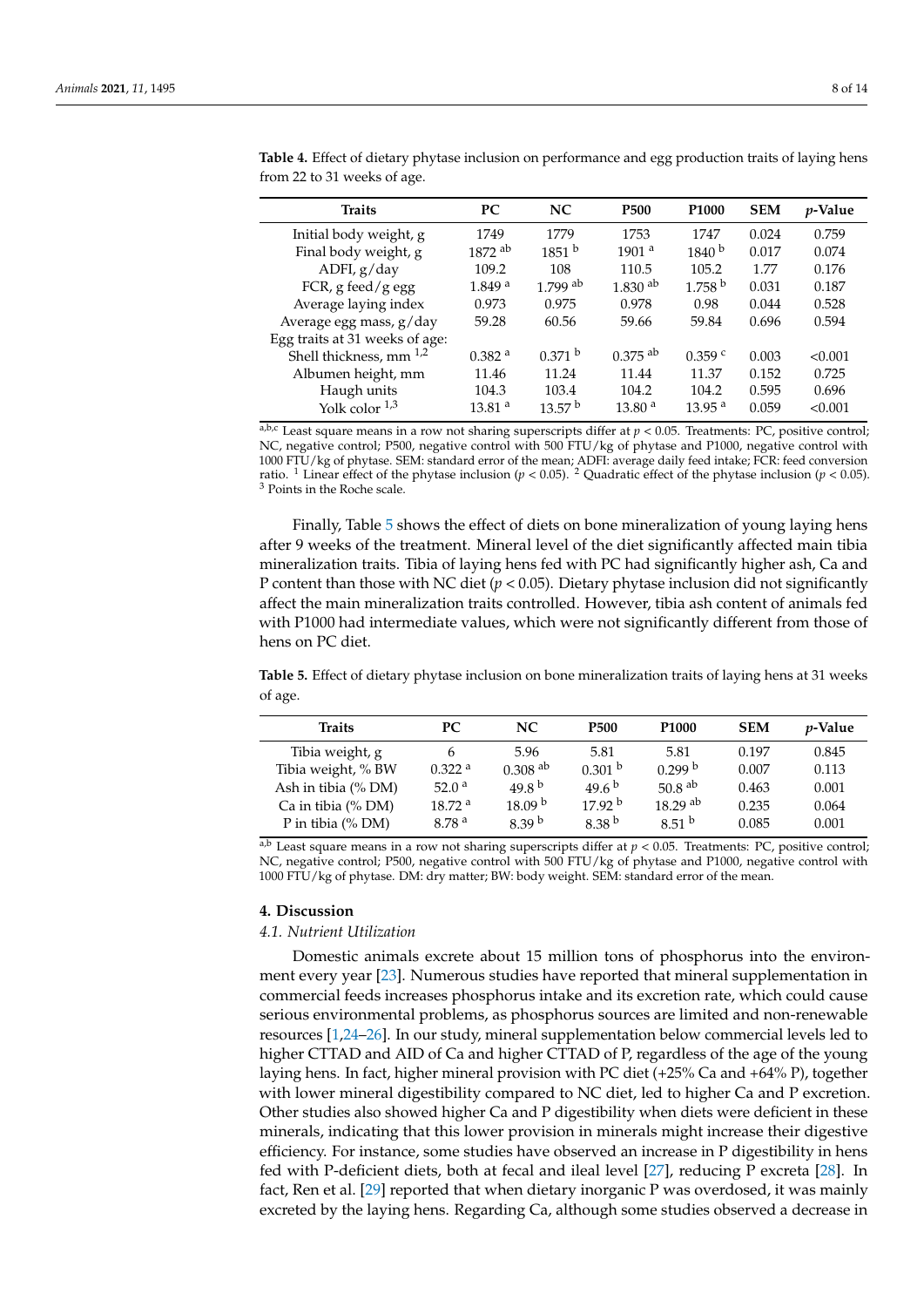Ca digestibility when dietary inorganic P was overdosed [\[29\]](#page-12-11), others have observed the opposite behavior, decreasing Ca digestibility in Ca-deficient diets [\[27](#page-12-9)[,30\]](#page-12-12).

The effect of a diet deficient in Ca and P on the use and retention of these minerals seems to change as we maintain this deficit over time. As expected, after only 3 weeks on the experimental diets, the hens with the deficient diet showed a lower daily retention of Ca and P, with a slight reduction in their excretion at 25 weeks. However, after 9 weeks on the deficient diet, these animals seemed to improve their digestive utilization of Ca and P, with no differences being observed in the daily retention of Ca, and this improvement was even greater for those on dietary P compared to those fed with PC, significantly reducing the excretion of both minerals. Recently, Bello and Korver [\[31\]](#page-12-13), in laying hens receiving nutritionally adequate and deficient diets in P from 30 to 70 weeks of age, also observed that hens fed the deficient diet increased both AID of P (from 40 to 53%) and the P retained (from 0.20 to 0.25 g/d) from 32 to 48 weeks of age. This is a relevant issue, as it could also affect the evaluation of phytase effectiveness in the long term.

Despite this improvement in daily mineral retention, the levels of Ca and P in the blood remained lower with the deficient diet. Previous works, where dietary Ca and P levels were similar to those evaluated in this research, showed contradictory results. Some studies observed that an increase in the dietary level of Ca and P did not lead to relevant modifications of these minerals in the blood [\[29,](#page-12-11)[32,](#page-12-14)[33\]](#page-12-15). However, Sari et al. [\[27\]](#page-12-9) reported that a decrease in the P level of the diet led to a clear decrease in the blood P level of the hens (8.01 vs.  $4.10 \text{ mg/dL}$ ), but without modifying the serum Ca level. In fact, Viveros et al. [\[34\]](#page-12-16) described a linear correlation between dietary non-phytate P and plasma P for different poultry species. Ren et al. [\[29\]](#page-12-11) associated these differences with the blood sample-collecting time used in the different trials.

Regarding the effects of dietary addition of phytase on mineral digestibility, retention and excretion, in the present work a clear interaction between the phytase level and age was found for P utilization. At 25 weeks of age, the P digestibility and retention were higher ( $p < 0.05$ ) and P excretion was lower with the diet including phytase at 500 FTU/kg compared to the NC diet. However, at 31 weeks of age, the highest P digestibility (both fecal and ileal) and retention and the lowest P excretion were found in the group of animals fed the diet including 1000 FTU/kg. Therefore, the results of the present work could indicate that the recommended dose of the phytase for an effective use of P could be age-dependent, with a higher dose being required as the age of laying hens increases. The inclusion of phytase in laying hen diets can increase P digestibility and retention, as phytase hydrolyzes the phytate present in grains, releasing the phytate-P. However, the effective dose of phytase might change depending on the phytase, diet, other mineral levels and age, among other factors [\[5,](#page-11-4)[35\]](#page-12-17). Although there are not many studies evaluating the effect of age on the effectiveness of phytases in laying hens, most authors agree that their effectiveness decreases with age. Van der Klis et al. [\[36\]](#page-12-18) found that Ca and P absorption at 36 weeks of age was significantly lower than at 24 weeks. More recently, a meta-analysis of the studies carried out with phytases in laying hens [\[5\]](#page-11-4) described a negative correlation between age and the efficacy of phytase in terms of retention of P. These results could indicate that when diets with low levels of non-phytic P are used, the level of inclusion of phytase should increase with the age of the hens to ensure an adequate supply of P to these animals. However, we must also take into account in these studies the time from the introduction of mineral-deficient diets. As we have noted in the present work, laying hens can increase their Ca and P absorption efficiency when they are receiving a deficient diet for a long time, through an increase in the metabolism of renal and intestinal 1,25 hydroxycholecalciferol [\[37\]](#page-12-19). In this sense, Bello and Korver [\[31\]](#page-12-13) observed how phytase supplementation in deficient diets at 30 weeks of age improved AID of P at 32 weeks of age, but this advantage disappeared thereafter (at 48 and 70 weeks of age). For this reason, we should avoid short-term trials to evaluate phytase effectiveness, as their commercial use will be long term in deficient diets, and we should probably recommend higher doses than those applied in short-term trials.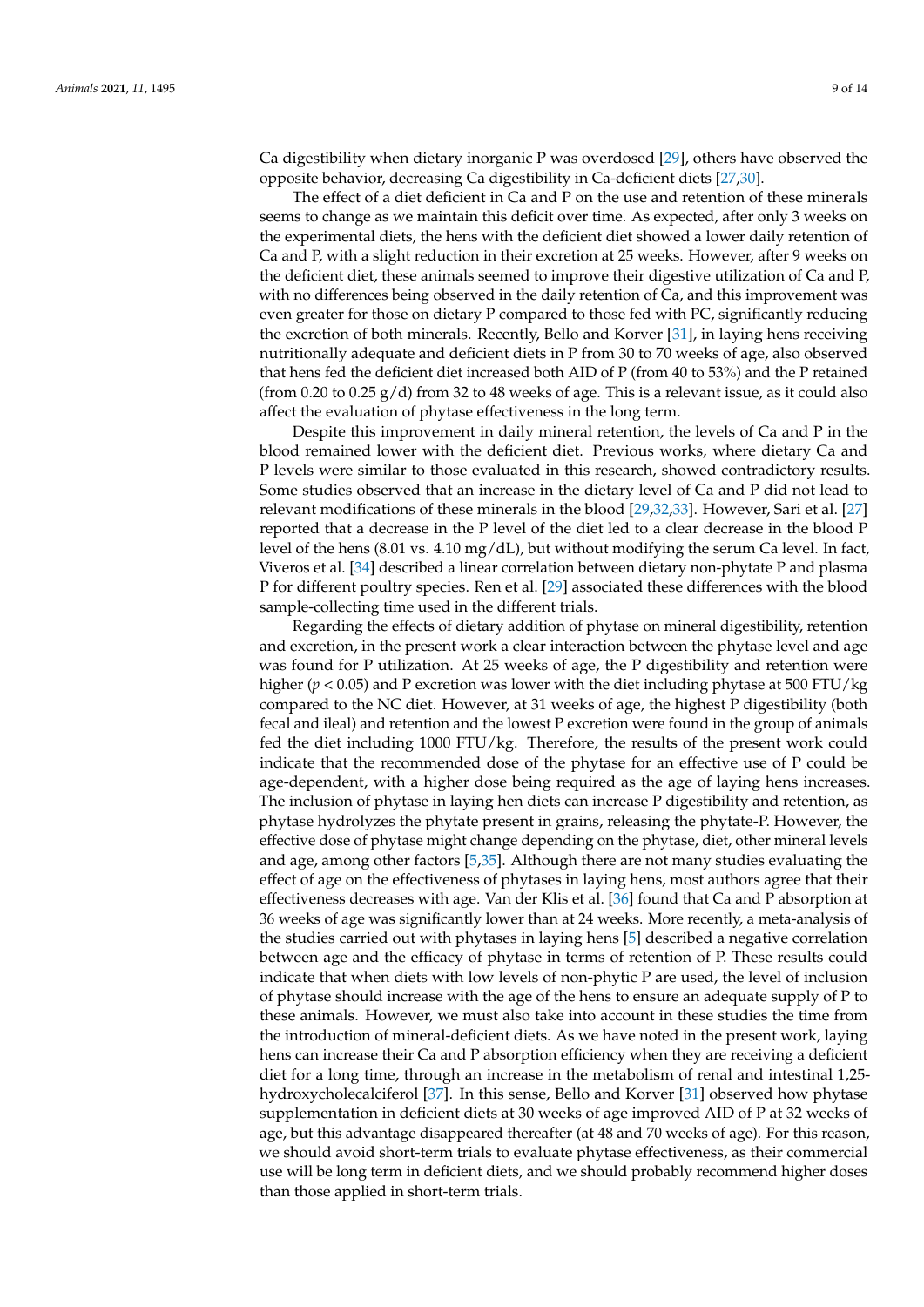The highest values for dietary Ca utilization (both at fecal and ileal level) were obtained when P was also better used, at 31 weeks of age when phytase was overdosed at 1000 FTU/kg. Sometimes, the improvement observed in Ca digestibility with phytase inclusion is the consequence of a drop in digestibility in the control P-deficient diets, as there is an increase in the Ca/P ratio that can promote the formation of insoluble Ca phosphate and reduce Ca solubility in the digestive tract [\[30\]](#page-12-12). In this work, there was no such fall of Ca digestibility in the NC diet compared to the PC diet, as the Ca/P ratio was barely modified. Therefore, we can assume that the improvement in the Ca utilization observed was mainly due to the fact that phytases are able to liberate not only P, but also Ca from Ca-phytate complexes [\[8\]](#page-11-7).

Finally, when we overdosed the phytase at 1000 FTU/kg, an improvement in the use of DM and OM, even in that of CP at 25 weeks of age, was observed. In broilers, Dersjant-Li and Kwakernaak [\[38\]](#page-12-20) reported a linear increase in both ileal digestibility of total amino acids and apparent metabolizable energy (AME), its effect being different depending on the phytase used and independently of the available P. Selle et al. [\[8\]](#page-11-7), reviewing the main mechanisms proposed by the literature for the extraphosphoric effects, proposed that phytate could reduce the digestive utilization of dietary protein and energy by binding to amino acids, increasing mucin and then the loss of endogenous protein and compromising the Na+-dependent transport of starch, glucose and amino acids in the gut. In fact, Lei et al. [\[39\]](#page-12-21) observed that the CP and AME content of laying hens' diets could be slightly reduced thanks to the extraphosphoric consequences of phytase supplementation without penalties. However, these benefits could be slightly reduced in the long term, and this should be considered when formulating diets.

#### *4.2. Laying Hens' Performance and Egg Quality*

Differences in the Ca and P levels between PC and NC diets did not affect laying hens' performance during the 60-day experimental period, thus suggesting that laying hens can maintain optimal medium-term performance when fed a diet containing 2.0 g/kg non-phytate P (nPP), if feed intake is maintained within normal values. Previous reports indicated that diets containing 2.0–2.3  $g/kg$  available P (aP) are enough to maintain hen performance when dietary Ca is within the range of  $32.5-40.0$  g/kg [\[40](#page-12-22)[–43\]](#page-12-23). Boling et al. [\[10\]](#page-11-9) reported that P deficiency signs in older hens (70 weeks) occurred within only 3 weeks of consuming a diet with 1.0 g/kg aP, compared to 8 weeks in younger hens (20 weeks). The authors suggested that older hens may exhibit P deficiency symptoms sooner than younger hens. However, it seems that there are dietary interactions between Ca and P in high egg-producing layers, as significant performance depression and high mortality rates are seen when low P content is combined with high Ca in the diet [\[44\]](#page-12-24). As the Ca/P ratio was not excessively modified in the present work, these young laying hens were not expected to show alterations in their reproductive performance when fed with a deficient diet from 22 to 31 weeks of age.

In terms of phytase addition, the dietary inclusion of the 3-phytase in the present study increased hens' final weight at 500 FTU/kg inclusion and improved FCR at 1000 FTU/kg. As mentioned above, extraphosphoric effects of phytase inclusion allow greater availability of other nutrients, especially when phytase is overdosed, which could slightly contribute to improving laying hens' performance. Similar results have previously been reported in other works [\[34](#page-12-16)[,45\]](#page-12-25), supporting the idea that the inclusion of phytases could allow a slight reduction in the level of other nutrients in the diet [\[39\]](#page-12-21).

Literature results indicate that diets with 0.15–0.25% nPP and in the absence of phytase [\[36](#page-12-18)[,46](#page-13-0)[,47\]](#page-13-1) and diets with 0.10–0.15% nPP supplemented with phytase [\[46–](#page-13-0)[49\]](#page-13-2) are sufficient to maintain satisfactory egg production performance during the laying cycle. Hughes et al. [\[7\]](#page-11-6) showed no significant differences in egg production traits of laying hens fed with diets either containing 3.5 or 2.5  $g/kg$  nPP, but those fed with 1.5  $g/kg$  nPP had significantly reduced egg performance and higher incidence of soft-shelled and broken eggs compared to 3.5 g/kg nPP. In fact, the literature suggests that the addition of phytase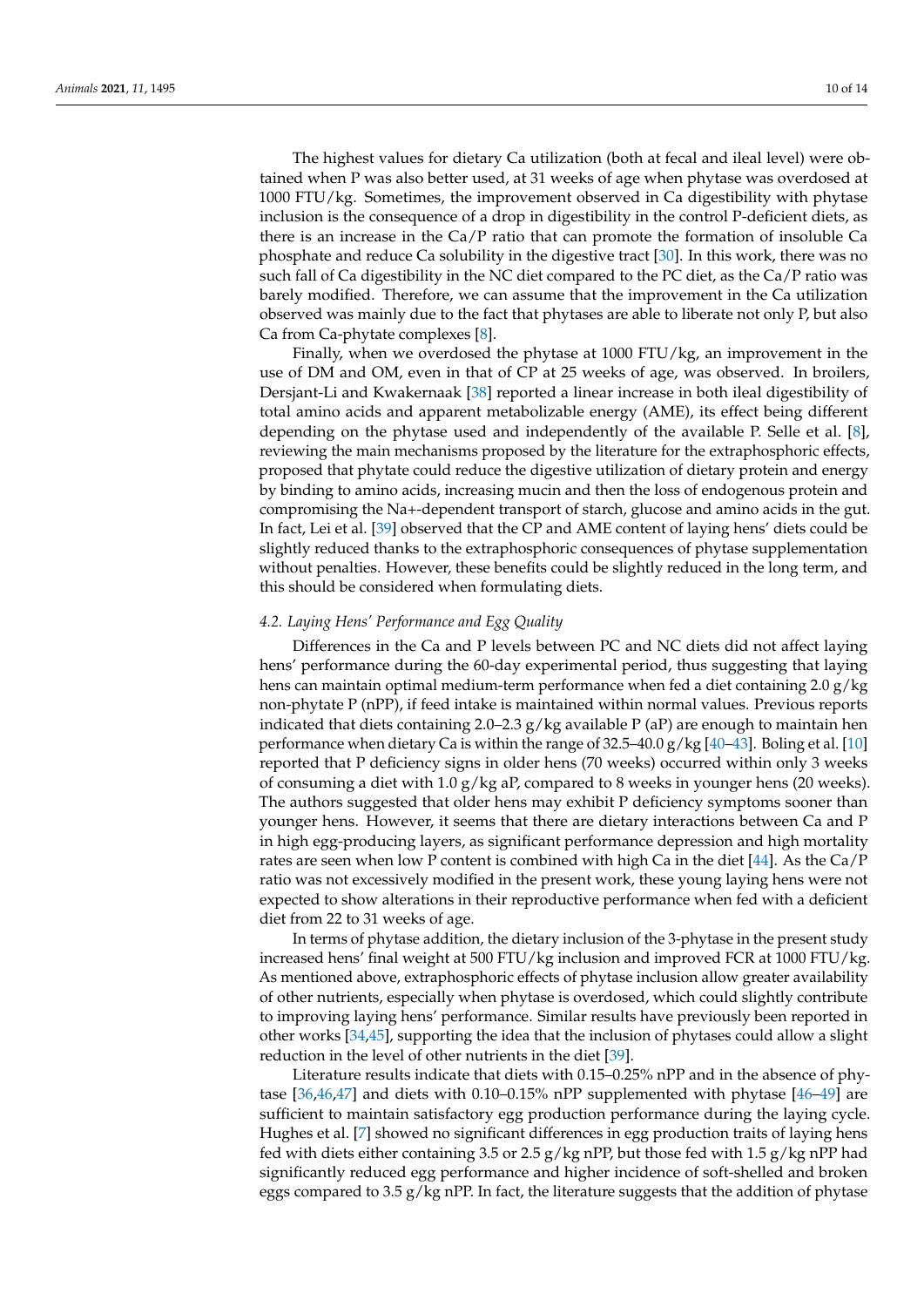to 1.0 and 2.0  $g/kg$  nPP diets for hens could improve the hens' weight and feed efficiency (feed to egg mass ratio;  $[50,51]$  $[50,51]$ ), but in general it seems that extremely low levels of P are needed to affect these parameters [\[35](#page-12-17)[,52\]](#page-13-5).

In our study, where diets with 2.0 and 4.4 g/kg nPP were compared, we did not observe significant differences in egg production, with or without phytase addition, but we observed both greater shell thickness and value for the yolk color with the diet including 4.4 g/kg nPP. Laying hens require Ca to form amorphous calcium carbonate and calcium phosphate during eggshell calcification [\[53](#page-13-6)[,54\]](#page-13-7). However, most of the works reviewed in the literature show that the main determinant of the quality of the shell is the level of Ca and not so much the level of P. Bar et al. [\[55\]](#page-13-8) already observed that an increase in the Ca level produced a clear improvement in the shell weight, while the modifications of the P level had no effect. In fact, most of the studies that evaluated the effect of the inorganic P level, at a constant Ca level, did not observe any significant effect on the eggshell characteristics [\[29,](#page-12-11)[32,](#page-12-14)[36,](#page-12-18)[56\]](#page-13-9). These results could explain why the PC diet allowed obtaining eggs with a greater shell thickness compared to NC diet, by providing a higher level of Ca, while the greater availability of P due to the inclusion of phytase did not lead to improvements in the shell quality. Regarding the yolk color, there seems to be an association between the dietary level of P and the intensity of yolk color. Several authors [\[43](#page-12-23)[,57](#page-13-10)[,58\]](#page-13-11) have observed an increase in the intensity of the yolk color when they increased the level of inorganic P in the feed. In addition, several studies have reported a similar effect when phytase is added to feed [\[38](#page-12-20)[,43,](#page-12-23)[59](#page-13-12)[,60\]](#page-13-13). Brunelli et al. [\[59\]](#page-13-12) associated this effect with the hydrolysis of phytic acid, as phytic acid has depigmenting properties [\[61\]](#page-13-14).

#### *4.3. Bone Mineralization*

Tibia quality has long been used to evaluate the phosphorus requirement of poultry species because it is a more sensitive indicator of phosphorus sufficiency than productive performance. In the present study, animals fed the NC diet showed lower ash, Ca and P retention in tibia compared with animals fed the PC diet, indicating that hens with the deficient diet started mobilizing bone mineral to support their eggshell formation. Similar results have also been observed in other short-term trials. Pongmanee et al. [\[30\]](#page-12-12) reported that laying hens fed with a Ca- and P-deficient diet from 25 to 37 weeks of age had significantly lower bone mineral density and content when compared with a diet meeting hens' requirements.

As regards phytase, previous studies showed that dietary phytase inclusion could increase bone Ca and P concentrations, breaking strength and ash content in laying hens fed Ca- and P-deficient diets after 17–22-week trials or in old laying hens [\[1,](#page-11-0)[42\]](#page-12-26). The percentage of P in tibia was not affected by phytase inclusion after 9 weeks of trial in this work, but a dose of 1000 FTU/kg in diets slightly increased Ca and ash content in tibia, reaching the levels found in the animals fed the PC diet. It seems that positive effects of phytase addition are more pronounced in older laying hens and long-term trials. Hughes et al. [\[7\]](#page-11-6) found that phytase addition to a deficient diet did not affect bone ash percentage at 42 weeks of age, but it was significantly improved at 61 weeks of age. In any case, there are already several studies indicating that, when enough phytase is introduced in the feed  $(2000 \text{ FTU/kg})$ , the level of aP is not a limiting factor for the bone structure of laying hens in the long term [\[29](#page-12-11)[,56\]](#page-13-9).

# **5. Conclusions**

The results of this work allow us to conclude that when a diet deficient in Ca and P was applied, the dietary inclusion of phytase at low doses (500 FTU/kg) afforded an improvement in the digestive efficiency of P during the first weeks after introduction. However, when this type of deficient diet is maintained in the long term, laying hens seem to improve their capacity for digestive utilization of both Ca and P, and it is necessary to include a higher dose of phytase (1000 FTU/kg) to achieve greater availability of dietary P. On the other hand, this overdosage allowed a series of additional extraphosphoric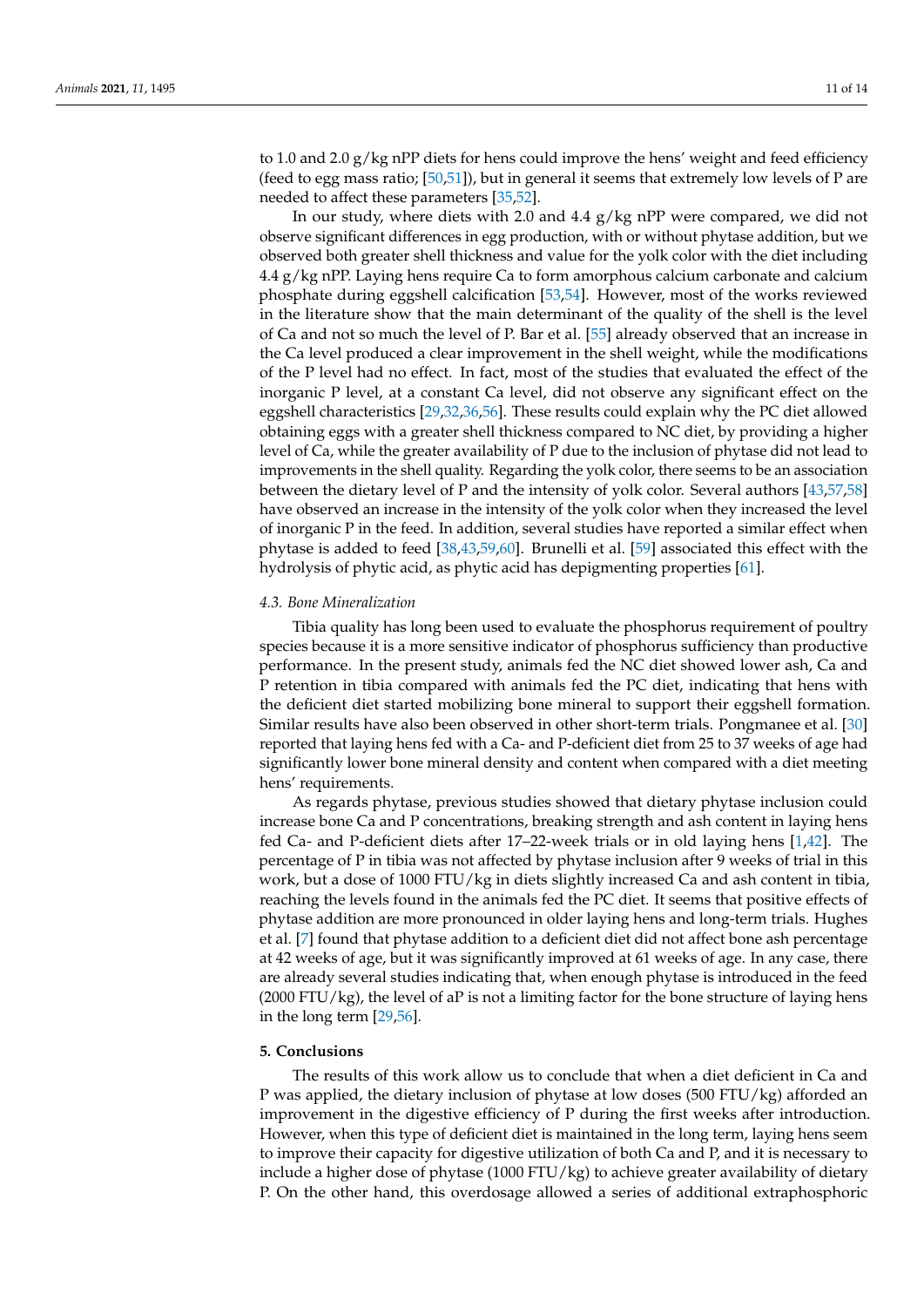advantages, slightly improving access to other nutrients and the feed conversion rate of the hens, as well as favoring the recovery of some traits related to shell quality and bone mineralization that worsened with the deficient diet. Therefore, due to these compensation phenomena and the possible extraphosphoric effects, it would be advisable to increase the dose of phytase in the feed for laying hens in order to achieve long-term benefits.

**Author Contributions:** Conceptualization, J.J.P., M.C.-L., J.M.-V., A.D. and A.C.; methodology, M.J., J.D., L.C. and P.F.; formal analysis, M.J., J.D., L.C. and P.F.; investigation, M.J., J.J.P., M.C.-L., J.M.-V., A.D., J.D., L.C., P.F. and A.C.; resources, M.J., J.J.P., M.C.-L., J.M.-V., A.D., J.D., L.C., P.F. and A.C.; data curation, M.J., J.J.P., M.C.-L. and A.C.; writing—original draft preparation, M.J.; writing—review and editing, J.J.P., M.C.-L. and A.C.; visualization, J.M.-V., A.D., J.D. and L.C.; supervision, J.J.P. and A.C.; project administration, J.M.-V. and A.D.; funding acquisition, J.M.-V. and A.D. All authors have read and agreed to the published version of the manuscript.

**Funding:** This research was funded by CDTI, Ministry of Science and Innovation, Government of Spain.

**Institutional Review Board Statement:** All experimental procedures used in this study were approved by Universitat Politeècnica de Valencia's Animal Experimentation Ethics Committee and authorized by the Valencian Ministry of Agriculture, Environment, Climate Change and Development, Spain, with code 2015/VSC/PEA00172.

**Data Availability Statement:** Data are contained within the article.

**Conflicts of Interest:** The authors declare no conflict of interest.

#### **References**

- <span id="page-11-0"></span>1. Lei, X.G.; Stahl, C.H. Biotechnological development of effective phytases for mineral nutrition and environmental protection. *Appl. Microbiol. Biotechnol.* **2001**, *57*, 474–481. [\[CrossRef\]](http://doi.org/10.1007/s002530100795) [\[PubMed\]](http://www.ncbi.nlm.nih.gov/pubmed/11762591)
- <span id="page-11-1"></span>2. Woyengo, T.A.; Nyachoti, C.M. Review: Anti-nutritional effects of phytic acid in diets for pigs and poultry—Current knowledge and directions for future research. *Can. J. Anim. Sci.* **2017**, *93*, 9–21. [\[CrossRef\]](http://doi.org/10.4141/cjas2012-017)
- <span id="page-11-2"></span>3. Scott, M.L.; Hull, S.J.; Mullenhoff, P.A. The calcium requirements of laying hens and effects of dietary oyster shell upon egg shell quality. *Poult. Sci.* **1971**, *50*, 1055–1063. [\[CrossRef\]](http://doi.org/10.3382/ps.0501055)
- <span id="page-11-3"></span>4. Pelicia, K.; Garcia, E.A.; Faitarone, A.B.G.; Silva, A.P.; Berto, D.A.; Molino, A.B.; Vercese, F. Calcium and available phosphorus levels for laying hens in second production cycle. *Braz. J. Poult. Sci.* **2009**, *11*, 39–49. [\[CrossRef\]](http://doi.org/10.1590/S1516-635X2009000100007)
- <span id="page-11-4"></span>5. Bougouin, A.; Appuhamy, J.A.; Kebreab, E.; Dijkstra, J.; Kwakkel, R.P.; France, J. Effects of phytase supplementation on phosphorus retention in broilers and layers: A meta-analysis. *Poul. Sci.* **2014**, *93*, 1981–1992. [\[CrossRef\]](http://doi.org/10.3382/ps.2013-03820)
- <span id="page-11-5"></span>6. Lim, H.S.; Namkung, H.; Paik, I.K. Effects of phytase supplementation on the performance, egg quality, and phosphorous excretion of laying hens fed different levels of dietary calcium and nonphytate phosphorous. *Poult. Sci.* **2003**, *82*, 92–99. [\[CrossRef\]](http://doi.org/10.1093/ps/82.1.92) [\[PubMed\]](http://www.ncbi.nlm.nih.gov/pubmed/12580249)
- <span id="page-11-6"></span>7. Hughes, H.L.; Dahiya, J.P.; Wyatt, C.L.; Classen, H.L. Effect of Quantum phytase on nutrient digestibility and bone ash in white leghorn laying hens fed corn-soybean meal-based diets. *Poult. Sci.* **2009**, *88*, 1191–1198. [\[CrossRef\]](http://doi.org/10.3382/ps.2008-00233)
- <span id="page-11-7"></span>8. Selle, P.H.; Ravindran, V. Microbial phytase in poultry nutrition. *Anim. Feed Sci. Technol.* **2007**, *135*, 1–41. [\[CrossRef\]](http://doi.org/10.1016/j.anifeedsci.2006.06.010)
- <span id="page-11-8"></span>9. Liebert, F.; Htoo, J.K.; Sunder, A. Performance and nutrient utilization of laying hens fed low-phosphorus corn–soybean and wheat–soybean diets supplemented with microbial phytase. *Poult. Sci.* **2005**, *84*, 1576–1583. [\[CrossRef\]](http://doi.org/10.1093/ps/84.10.1576)
- <span id="page-11-9"></span>10. Boling, S.D.; Douglas, M.W.; Johnson, M.L.; Wang, X.; Parsons, C.M.; Koelkebeck, K.W.; Zimmerman, R.A. The effects of dietary available phosphorus levels and phytase on performance of young and older laying hens. *Poult. Sci.* **2000**, *79*, 224–230. [\[CrossRef\]](http://doi.org/10.1093/ps/79.2.224)
- <span id="page-11-10"></span>11. Francesch, M.; Broz, J.; Brufau, J. Effects of an experimental phytase on performance, egg quality, tibia ash content and phosphorus bioavailability in laying hens fed on maize- or barley-based diets. *Br. Poult. Sci.* **2005**, *46*, 340–348. [\[CrossRef\]](http://doi.org/10.1080/00071660500127001) [\[PubMed\]](http://www.ncbi.nlm.nih.gov/pubmed/16050188)
- <span id="page-11-11"></span>12. Cowieson, A.J.; Wilcock, P.; Bedford, M.R. Super-dosing effects of phytase in poultry and other monogastrics. *World's Poult. Sci. J.* **2011**, *67*, 225–235. [\[CrossRef\]](http://doi.org/10.1017/S0043933911000250)
- <span id="page-11-12"></span>13. Cambra-López, M.; Cerisuelo, A.; Ferrer, P.; Ródenas, L.; Aligué, R.; Moset, V.; Pascual, J.J. Age influence on effectiveness of a novel 3-phytase in barley-wheat based diets for pigs from 12 to 108 kg under commercial conditions. *Anim. Feed Sci. Technol.* **2020**, *267*, 114549. [\[CrossRef\]](http://doi.org/10.1016/j.anifeedsci.2020.114549)
- <span id="page-11-13"></span>14. FEDNA (Fundación Española Desarrollo Nutrición Animal). *Necesidades Nutricionales Para Avicutura*, 2nd ed.; FEDNA: Madrid, Spain, 2010; ISBN 978-84-09-06529-5. Available online: <http://www.fundacionfedna.org/node/75> (accessed on 8 April 2019).
- <span id="page-11-14"></span>15. Haugh, R.R. The Haugh unit for measuring egg quality. *U.S. Egg Poult. Mag.* **1937**, *43*, 552–555.
- <span id="page-11-15"></span>16. Adedokun, S.A.; Jaynes, P.; Abd El-Hack, M.E.; Payne, R.L.; Applegate, T.J. Standardized ileal amino acid digestibility of meat and bone meal and soybean meal in laying hens and broilers. *Poult. Sci.* **2014**, *93*, 420–428. [\[CrossRef\]](http://doi.org/10.3382/ps.2013-03495)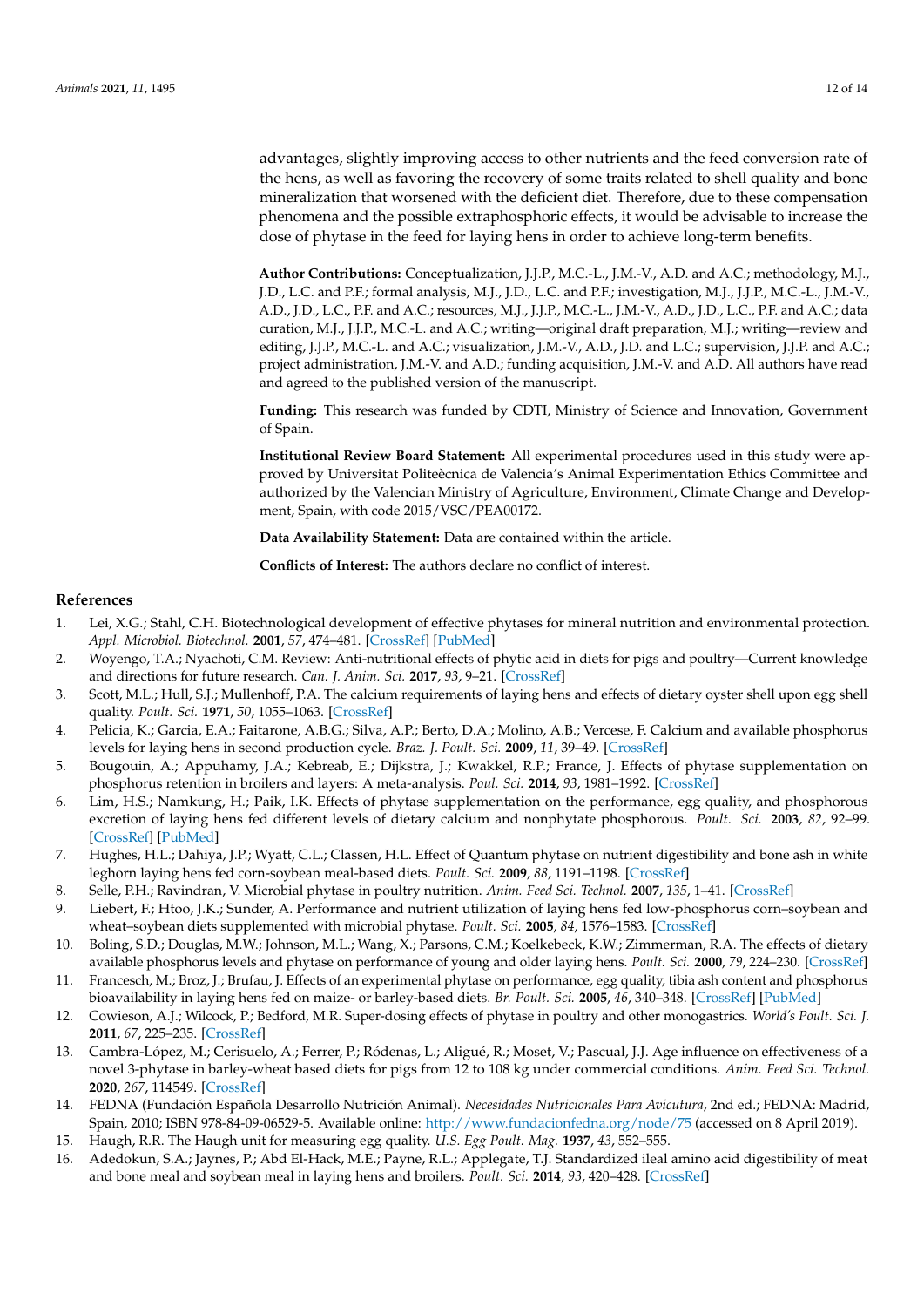- <span id="page-12-0"></span>17. Rutherfurd, S.M.; Chung, T.K.; Morel, P.C.H.; Moughan, P.J. Effect of microbial phytase on ileal digestibility of phytate phosphorus, total phosphorus, and amino acids in a low-phosphorus diet for broilers. *Poult. Sci.* **2004**, *83*, 61–68. [\[CrossRef\]](http://doi.org/10.1093/ps/83.1.61)
- <span id="page-12-1"></span>18. Gao, C.Q.; Ji, C.; Zhang, J.Y.; Zhao, L.H.; Ma, Q.G. Effect of a novel plant phytase on performance, egg quality, apparent ileal nutrient digestibility and bone mineralization of laying hens fed corn–soybean diets. *Anim. Feed Sci. Technol.* **2013**, *186*, 101–105. [\[CrossRef\]](http://doi.org/10.1016/j.anifeedsci.2013.09.011)
- <span id="page-12-2"></span>19. AOAC. Official Methods of Analysis of the Association of Official's Analytical Chemists, 21st ed.; Association of Official Analytical Chemists: Arlington, VA, USA, 2019.
- <span id="page-12-3"></span>20. Haug, W.; Lantzch, H.J. Sensitive method for the rapid determination of phytate in cereals and cereal products. *J. Sci. Food Agric.* **1983**, *34*, 1423–1426. [\[CrossRef\]](http://doi.org/10.1002/jsfa.2740341217)
- <span id="page-12-4"></span>21. Short, F.J.; Gorton, P.; Wiseman, J.; Boorman, K.N. Determination of titanium dioxide added as an inert marker in chicken digestibility studies. *Anim. Feed Sci. Technol.* **1996**, *59*, 215–221. [\[CrossRef\]](http://doi.org/10.1016/0377-8401(95)00916-7)
- <span id="page-12-5"></span>22. Littell, R.C.; Henry, P.R.; Ammerman, C.B. Statistical analysis of repeated measures data using SAS procedures. *J. Anim. Sci.* **1998**, *76*, 1216–1231. [\[CrossRef\]](http://doi.org/10.2527/1998.7641216x)
- <span id="page-12-6"></span>23. Cordell, D.; Drangert, J.O.; White, S. The story of phosphorus: Global food security and food for thought. *Glob. Environ. Chang.* **2009**, *2*, 292–305. [\[CrossRef\]](http://doi.org/10.1016/j.gloenvcha.2008.10.009)
- <span id="page-12-7"></span>24. Mallin, M.A. Impacts of industrial animal production on rivers and estuaries. *Am. Sci.* **2000**, *88*, 26–37. [\[CrossRef\]](http://doi.org/10.1511/2000.1.26)
- 25. Lei, X.G.; Porres, J.M. Phytase enzymology application and biotechnology. *Biotechnol. Lett.* **2003**, *25*, 1787–1794. [\[CrossRef\]](http://doi.org/10.1023/A:1026224101580)
- <span id="page-12-8"></span>26. Lei, X.G.; Porres, J.M.; Mullaney, E.J.; Brinch-Pedersen, H. Phytase source, structure and applications. In *Industrial Enzymes. Structure, Function and Applications*; Polaina, J., MacCabe, A.P., Eds.; Springer: Dordrecht, The Netherlands, 2007; pp. 505–529.
- <span id="page-12-9"></span>27. Sari, M.; Onol, A.G.; Daskiran, M.; Cengiz, O. Egg production and calcium-phosphorus utilization of laying hens fed diets supplemented with phytase alone or in combination with organic acid. *Int. J. Poult. Sci.* **2012**, *11*, 181–189. [\[CrossRef\]](http://doi.org/10.3923/ijps.2012.181.189)
- <span id="page-12-10"></span>28. Meyer, E.; Parsons, C. The efficacy of a phytase enzyme fed to Hy-Line W-36 laying hens from 32 to 62 weeks of age. *J. Appl. Poult. Res.* **2011**, *20*, 136–142. [\[CrossRef\]](http://doi.org/10.3382/japr.2010-00212)
- <span id="page-12-11"></span>29. Ren, Z.; Sun, W.; Cheng, X.; Han, D.; Yan, J.; Pan, C.; Duan, Y.; Yang, X. The adaptability of Hy-Line Brown laying hens to low-phosphorus diets supplemented with phytase. *Poult. Sci.* **2020**, *99*, 3525–3531. [\[CrossRef\]](http://doi.org/10.1016/j.psj.2020.03.033)
- <span id="page-12-12"></span>30. Pongmanee, K.; Kuhn, I.; Korver, D.R. Effects of phytase supplementation on eggshell and bone quality, and phosphorus and calcium digestibility in laying hens from 25 to 37 wk of age. *Poult. Sci.* **2020**, *99*, 2595–2607. [\[CrossRef\]](http://doi.org/10.1016/j.psj.2019.12.051) [\[PubMed\]](http://www.ncbi.nlm.nih.gov/pubmed/32359595)
- <span id="page-12-13"></span>31. Bello, A.; Korver, D.R. Long-term effects of Buttiauxella sp. phytase on performance, eggshell quality, apparent ileal Ca and P digestibility, and bone properties of white egg layers. *Poult. Sci.* **2019**, *98*, 4848–4859. [\[CrossRef\]](http://doi.org/10.3382/ps/pez220)
- <span id="page-12-14"></span>32. Boorman, K.N.; Gunaratne, S.P. Dietary phosphorus supply, egg-shell deposition and plasma inorganic phosphorus in laying hens. *Br. Poult. Sci.* **2001**, *42*, 81–91. [\[CrossRef\]](http://doi.org/10.1080/713655018)
- <span id="page-12-15"></span>33. Imari, Z.K.; Hassanabadi, A.; Moghaddam, H.N. Response of broiler chickens to calcium and phosphorus restriction: Effects on growth performance, carcase traits, tibia characteristics and total tract retention of nutrients. *Ital. J. Anim. Sci.* **2020**, *19*, 929–939. [\[CrossRef\]](http://doi.org/10.1080/1828051X.2020.1808101)
- <span id="page-12-16"></span>34. Viveros, A.; Brenes, A.; Arija, I.; Centeno, C. Effects of microbial phytase supplementation on mineral utilization and serum enzyme activities in broiler chicks fed different levels of phosphorus. *Poult. Sci.* **2002**, *81*, 1172–1183. [\[CrossRef\]](http://doi.org/10.1093/ps/81.8.1172)
- <span id="page-12-17"></span>35. Ahmadi, H.; Rodehutscord, M. A meta-analysis of responses to dietary nonphytate phosphorus and phytase in laying hens. *Poult. Sci.* **2012**, *91*, 2072–2078. [\[CrossRef\]](http://doi.org/10.3382/ps.2012-02193) [\[PubMed\]](http://www.ncbi.nlm.nih.gov/pubmed/22802206)
- <span id="page-12-18"></span>36. van der Klis, J.D.; Versteegh, H.A.J.; Simons, P.C.M.; Keis, A.K. The efficacy of phytase in corn-soybean meal-based diets for laying hens. *Poult. Sci.* **1997**, *76*, 1535–1542. [\[CrossRef\]](http://doi.org/10.1093/ps/76.11.1535) [\[PubMed\]](http://www.ncbi.nlm.nih.gov/pubmed/9355148)
- <span id="page-12-19"></span>37. Elaroussi, M.A.; Forte, L.R.; Eber, S.L.; Biellier, H.V. Calcium homeostasis in the laying hen. 1. Age and dietary calcium effects. *Poult. Sci.* **1994**, *73*, 1581–1589. [\[CrossRef\]](http://doi.org/10.3382/ps.0731581)
- <span id="page-12-20"></span>38. Dersjant-Li, Y.; Kwakernaak, C. Comparative effects of two phytases versus increasing the inorganic phosphorus content of the diet, on nutrient and amino acid digestibility in boilers. *Anim. Feed Sci. Technol.* **2018**, *253*, 166–180. [\[CrossRef\]](http://doi.org/10.1016/j.anifeedsci.2019.05.018)
- <span id="page-12-21"></span>39. Lei, Q.B.; Shi, L.X.; Zhang, X.Y.; Ding, X.M.; Bai, S.P.; Liu, Y.G. Effect of reduced energy, protein and entire substitution of inorganic phosphorus by phytase on performance and bone mineralisation of laying hens. *Br. Poult. Sci.* **2011**, *52*, 202–213. [\[CrossRef\]](http://doi.org/10.1080/00071668.2011.562875) [\[PubMed\]](http://www.ncbi.nlm.nih.gov/pubmed/21491243)
- <span id="page-12-22"></span>40. Scott, T.A.; Kampen, R.; Silvesides, F.G. The effect of phosphorus, phytase enzyme and calcium on the performance of layers fed corn-based diets. *Poult. Sci.* **1999**, *78*, 1742–1749. [\[CrossRef\]](http://doi.org/10.1093/ps/78.12.1742) [\[PubMed\]](http://www.ncbi.nlm.nih.gov/pubmed/10626650)
- 41. Keshavarz, K. Nonphytate phosphorus requirement of laying hens with and without phytase on a phase feeding program. *Poult Sci.* **2000**, *79*, 748–763. [\[CrossRef\]](http://doi.org/10.1093/ps/79.5.748)
- <span id="page-12-26"></span>42. Hughes, A.L.; Dahiya, J.P.; Wyatt, C.L.; Classen, H.L. The efficacy of Quantum phytase in a forty-week production trial using white Leghorn laying hens fed corn-soybean meal-based diets. *Poult. Sci.* **2008**, *87*, 1156–1161. [\[CrossRef\]](http://doi.org/10.3382/ps.2007-00505)
- <span id="page-12-23"></span>43. Kozlowski, K.; Jeroch, H. Efficacy of different levels of Escherichia coli phytase in hens fed maize-soyabean meal-based diets with a decreased non-phytate phosphorus content. *J. Anim. Feed Sci.* **2011**, *20*, 224–235. [\[CrossRef\]](http://doi.org/10.22358/jafs/66173/2011)
- <span id="page-12-24"></span>44. Hartel, H. Evaluation of the dietary interaction of calcium and phosphorus in the high producing laying hen. *Br. Poult. Sci.* **1990**, *31*, 473–494. [\[CrossRef\]](http://doi.org/10.1080/00071669008417280) [\[PubMed\]](http://www.ncbi.nlm.nih.gov/pubmed/2245345)
- <span id="page-12-25"></span>45. Troesch, B.; Jing, H.; Laillou, A.; Fowler, A. Absorption studies show that phytase from Aspergillus Niger significantly increases iron and zinc bioavailability from phytate-rich foods. *Food Nutr. Bull.* **2013**, *34*, 90–101. [\[CrossRef\]](http://doi.org/10.1177/15648265130342S111) [\[PubMed\]](http://www.ncbi.nlm.nih.gov/pubmed/24050000)